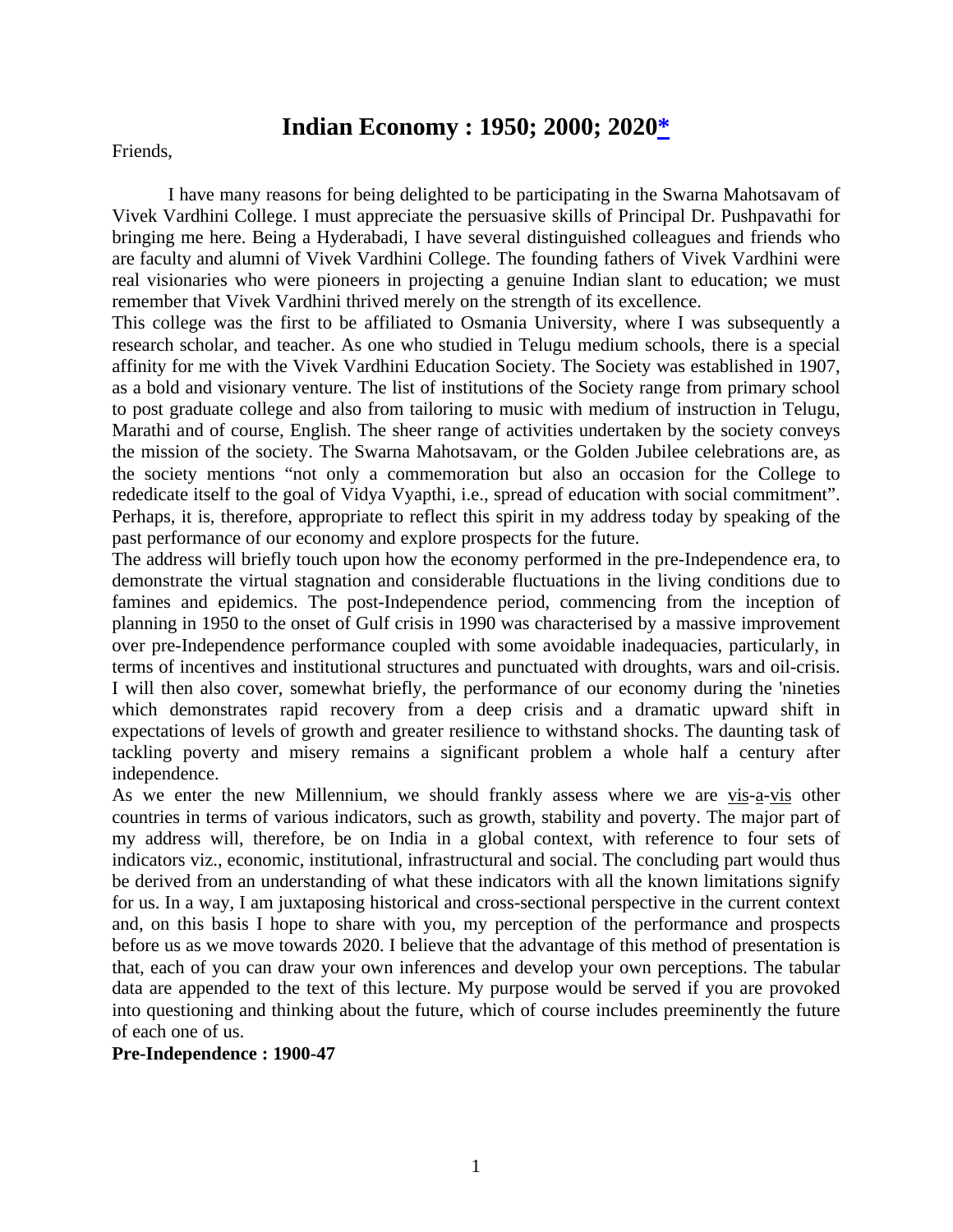It would serve the purpose of today's deliberations if one looks at a few facts brought out by Sivasubramonian (1998) on performance of Indian economy during the pre-Independence era of  $20<sup>th</sup>$  century.

First, real Gross Domestic Product (GDP) which is broadly the national cake, or the total sum of all the final goods and services produced within the geographical boundary of our country, grew only by an average of 0.9 per cent per annum. But, the individual share of this national cake, i.e., the real per capita GDP grew even lower at an average rate of 0.1 per cent. Real per capita GDP which stood at Rs. 224 in 1900-01 increased, if it can be called an increase, to only Rs. 233 on the eve of Independence.

Second, even this very low growth was associated with considerable fluctuations due to number of years of drought and famine and epidemics. Thus, aggregate GDP declined in 17 out of the 47 years and its per capita in 26 years.

Third, after 1920, epidemics however, were better controlled and some improvement was perceivable in health services. The infant mortality rate was on an average 205 out of 1000 in 1911 and, this also declined to 136 in 1946. Every Indian was expected to live for 23.8 years at the beginning of the century and by 1951 the life expectation increased only to 32.1 years.

Fourth, during the second decade of the century, on an average 535 grams of food was available per Indian per day. The availability actually declined to 408 grams per day by 1950.

Fifth, in 1901, 94 out of every 100 Indians could neither read nor write. By 1941, this had gone down to a mere 85.

Sixth, no doubt the manufacturing sector had grown at 4.0 per cent per annum. Goods carried and passenger miles by Indian railways also increased by six times. Communications and government services also maintained moderate growth rates. But as the economy was primarily an agricultural economy, the progress in these areas could not make any worthwhile impact on the overall situation in the economy.

#### **Post-Independence : 1950-1990**

After Independence, the country embarked on an ambitious task of planned economic growth to move the country out of the critical stagnation in the pre-Independence era. The country had to also reckon with the after effects of the Second World War, and Partition, in addition to consolidating the nation and building an administrative and political apparatus. As these complex tasks were being tackled, the country had to face famines and wars during the 'sixties and the 'seventies – apart from the oil crisis of early 'seventies and early 'eighties. These factors should be kept in view while considering the facts that would be narrated now.

First, the real GDP growth rose from 0.9 per cent in pre-Independence era to an average annual rate of about 4.0 per cent. Significant acceleration of growth rate took place in the 'eighties. In fact, the growth during the 'eighties, at an annual average rate of 5.9 per cent bettered the world output growth of 3.3 per cent, that of developing countries at 4.3 per cent, and even that of Asia excluding China and India at 5.1 per cent.

Second, as compared with the pre-Independence era, the fluctuations were relatively less and the growth in GDP was steady in all the years disregarding four years characterised by crisis.

Third, while the growth was a remarkable improvement as compared to that of pre-Independence days, the surge in population growth to an annual average rate of over 2.0 per cent, could raise the per capita GDP by about 2.0 per cent per annum only, though this is twenty times the growth in pre-Independence era. In fact, the annual growth in per capita GDP in the 'eighties was over 3.5 per cent.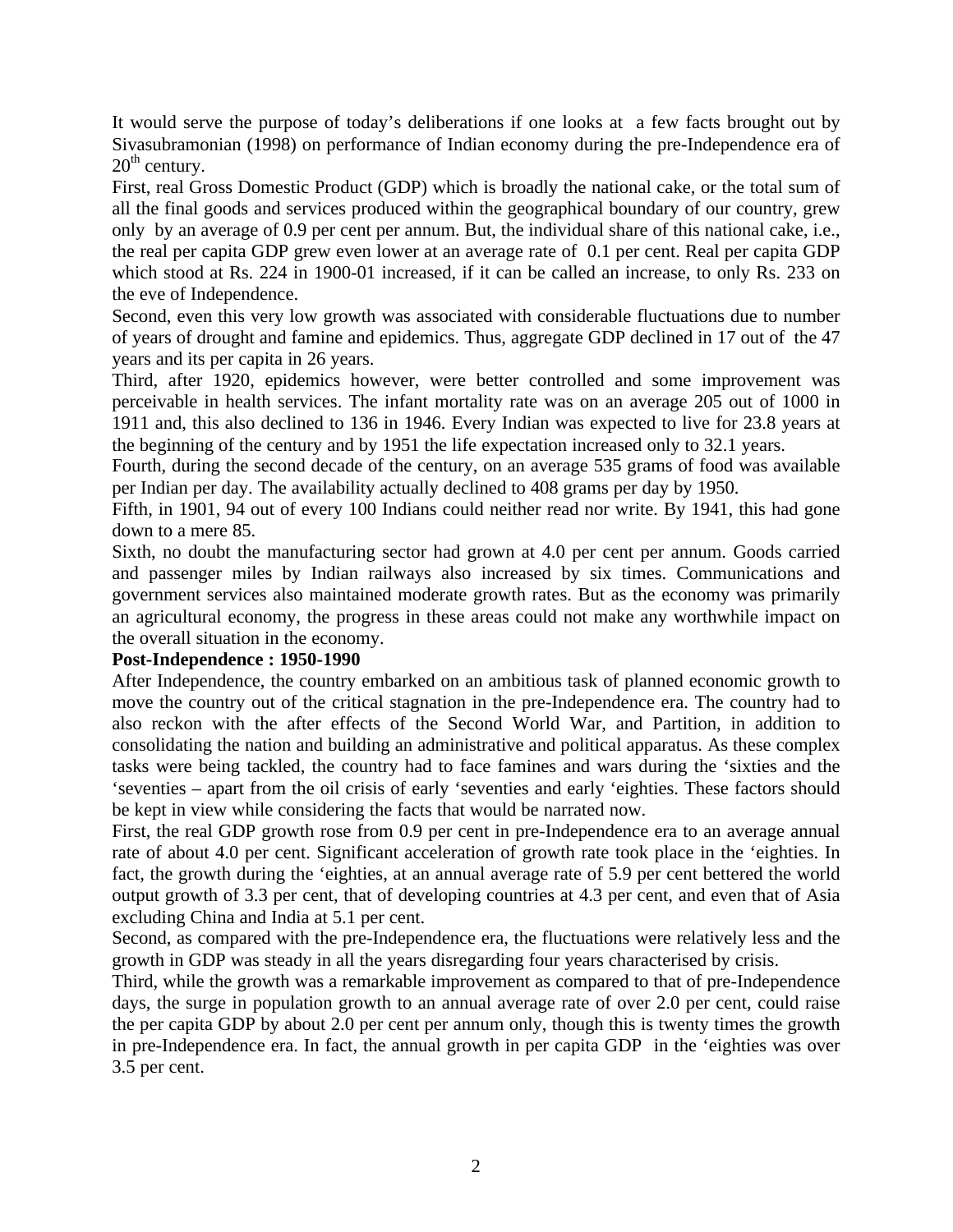Fourth, in contrast to the decline in per capita food availability, despite the acceleration in population growth, food availability improved from 395 grams per day in 1951 to 510 grams per day in 1991.

Fifth, agriculture also experienced much higher growth of over 2.5 per cent, with post-green revolution showing even higher growth of over 3.0 per cent. Importantly, the sector became less dependent on the vagaries of the monsoon.

Sixth, industry grew at an annual average rate of over 5.5 per cent. Importantly, with the setting up of large-scale and heavy industries, the industrial base expanded rapidly thereby laying the base for sustained industrial growth. Services also grew by about 5.0 per cent and it was close to 6.0 per cent since the second half of the 'seventies. Sectoral composition of GDP gradually changed. Agriculture which contributed to more than half of GDP during the first three five-year plans decreased its share to about one-third around the end of the 'eighties. On the other hand, services improved its share from about one-third to more than two-fifth. Industry's share also improved from about 15.0 per cent to about one-fourth.

Seventh, the post-Independence period witnessed a marked rise in the rate of saving (as proportion of GDP). It rose from an average of about 11.9 per cent during the first one and half decades to a little over 20.0 per cent during the 'eighties. Rate of investment also rose from 13.7 per cent to about 22.5 per cent during the corresponding period.

Eighth, in terms of inflation record, the price rise was low at 1.2 per cent during the first decade after Independence. This rose to 6.3 per cent during the 'sixties and further to 9.0 per cent during the 'seventies. During the 'eighties it was around 8.0 percent.

While all the above indicators of growth are remarkable achievements, particularly over the pre-Independence days, many of our goals that we set out to achieve did not materialise. There are at least five areas where this can be noticed.

First, on the income front, the aim of doubling the average real per capita income by the end of the 'seventies was attained only at the end of the 'eighties.

Second, despite all the economic growth and the attempt to tackle the problem head-on, poverty, broadly defined as people unable to incur expenditure to meet the required minimum calorie intake per day of 2400 in rural areas and 2100 in urban areas, continued to remain unacceptably high.

Third, even by 1990 we could not make little less than half the population (48 per cent) either to read or to write. We had one primary school teacher for every 46 pupils in 1989-90.

Fourth, infant mortality rate declined, to 80 per 1000 in 1990 as compared with 136 per 1000 prior to Independence. On an average, life expectancy in 1990 was about 60 years. In 1989-90, a quarter of our people did not have any access to safe water and as much as 87 per cent did not have any sanitation facility. During the second half of the 'eighties, for every 2,520 Indians, there was only one doctor available, while only one nurse was available to 1,700 Indians.

Fifth, even though we set out to achieve self-reliance in the external sector, we faced considerable pressures on the balance of payments. Exports in US \$ terms grew below 5.0 per cent during the first two decades and the first half of the 'eighties while imports grew faster. Only during the 'seventies and the latter part of the 'eighties, particularly during the former period, was the export growth impressive by our own past records. But then, in the 'seventies also, imports outpaced exports. In the international context, we were marginalised as India's exports which were about 2.0 per cent of world exports at the beginning of the 'fifties went below 0.5 per cent by the end of the 'eighties.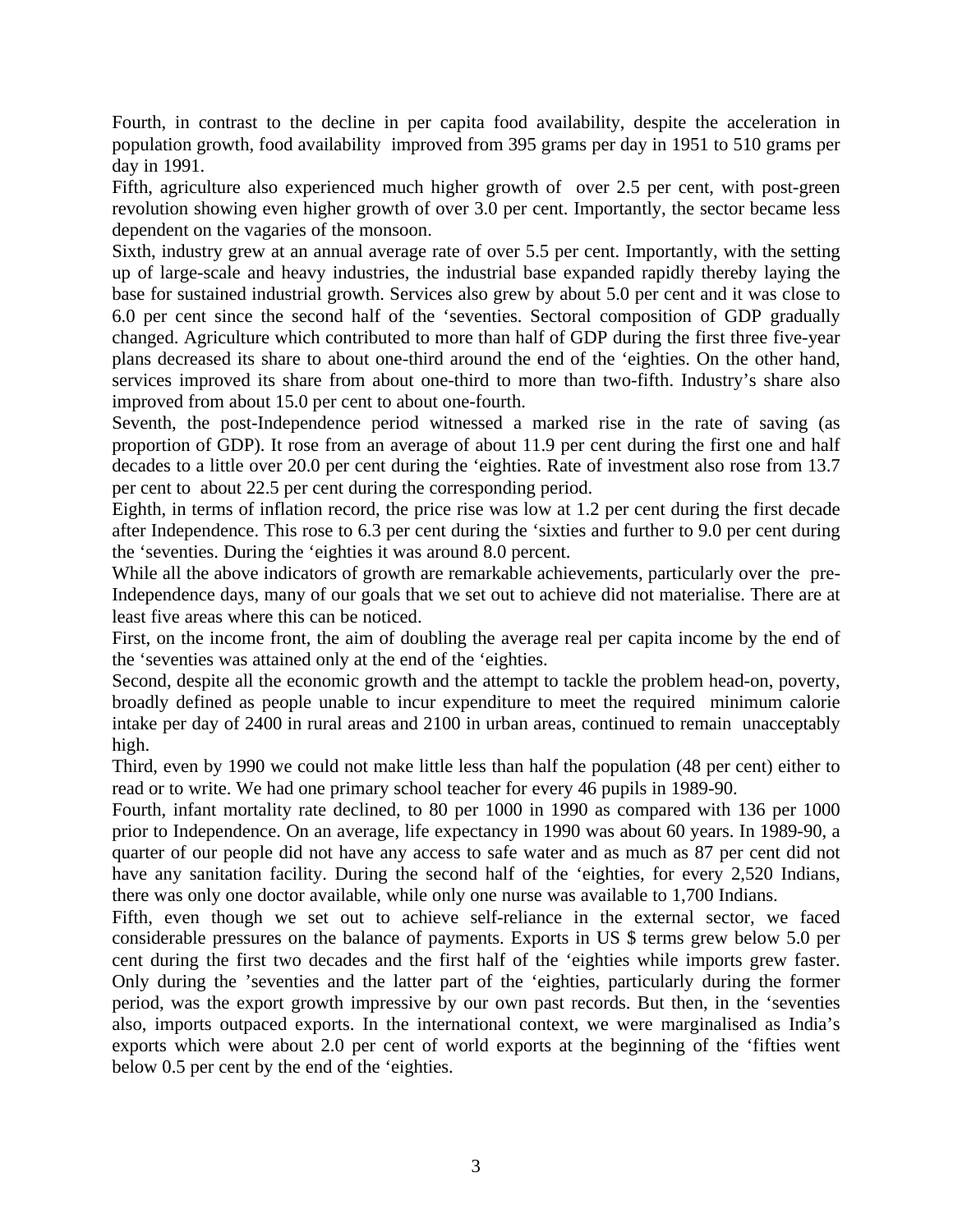In brief, although the performance of the economy was remarkable when compared with the earlier period, it was not adequate to meet the challenges, and more importantly, by the late 'eighties it was not conducive to continued accelerated growth.

The growth indicators show that the performance of the Indian economy during the post-Independence period up to 1990 was at its best during the 'eighties, but there were deep structural imbalances. These problems arose in the form of structural rigidities, lack of competition both at home and abroad, poor performance of public sector enterprises, lack of fiscal prudence and an incentive framework inconsistent with productivity gains.An important factor propelling the growth during this period was the rapid rise in government expenditure, reflecting in the fiscal deficit jumping from 4.0 per cent of GDP in the 'seventies to 8.33 per cent in the crisis year of 1991. The problem was not just the size of fiscal deficit, but the fact that there was also a revenue deficit, since the assets such as public enterprises created out of borrowings did not yield adequate returns. The high fiscal deficit also got reflected in the emergence of a current account deficit during the 'eighties which peaked at 3.2 per cent of GDP in 1991. Recourse was taken to external debt, often on commercial terms, and a large amount with short maturity. In some ways, the high growth of 1980s was facilitated by growth in internal and external debt or borrowed money and borrowed time. Thus, triggered by the Gulf-crisis, a severe balance of payment crisis had to be faced in 1991 that made introduction of comprehensive programme of reforms inevitable.

#### **Gulf-Crisis and Reform : 1990-2000**

In the aftermath of the payment crisis of 1991, a number of measures were undertaken to remove the structural rigidities afflicting various sectors of the economy. For instance, industrial licensing has been done away with to improve the efficiency of markets; extensive reforms have been undertaken in the financial sector and a more effective system of regulation and supervision has been put in place; cautious liberalisation has been undertaken in the external sector; the way in which fiscal transactions have impinged on the financial sector has been altered so as to contain the monetisation of the deficit, thereby giving the Central Bank some elbow room to implement monetary policy. The prime aim of these measures was to bring about increased competition, both domestically and externally, and reduce rent seeking activities. All these measures have brought about some positive changes in the macroeconomic scenario, though several concerns have been expressed.

First, we find that the annual rate of growth of GDP was around 6.1 per cent during the 'nineties. The post-reform growth i.e., excluding the years of crisis and adjustment (1991-92 and 1992-93) with lower rates of growth, was placed at 6.8 per cent as against 5.9 per cent in the 'eighties.

Second, the fluctuations in GDP growth were minimal, and except in the Gulf-crisis year of 1991-92, the rate of growth of GDP was above 5.0 per cent in all the years. The growth performance was maintained in the face of unprecedented domestic political uncertainties and external uncertainties like the sanctions imposed, border tensions, Asian crisis and steep increases in oil prices, though from a low base. Fluctuations in output of agriculture were also moderate.

Third, the per capita GDP increased at an annual average rate of about 4.25 per cent during the 'nineties.

We also find that gross domestic saving as percentage of GDP crossed 22.0 per cent in all the post-reform years as against only twice during the previous 40 years. In fact, the ratio was close to, or even crossed, 25.0 per cent in number of years. The gross domestic investment as a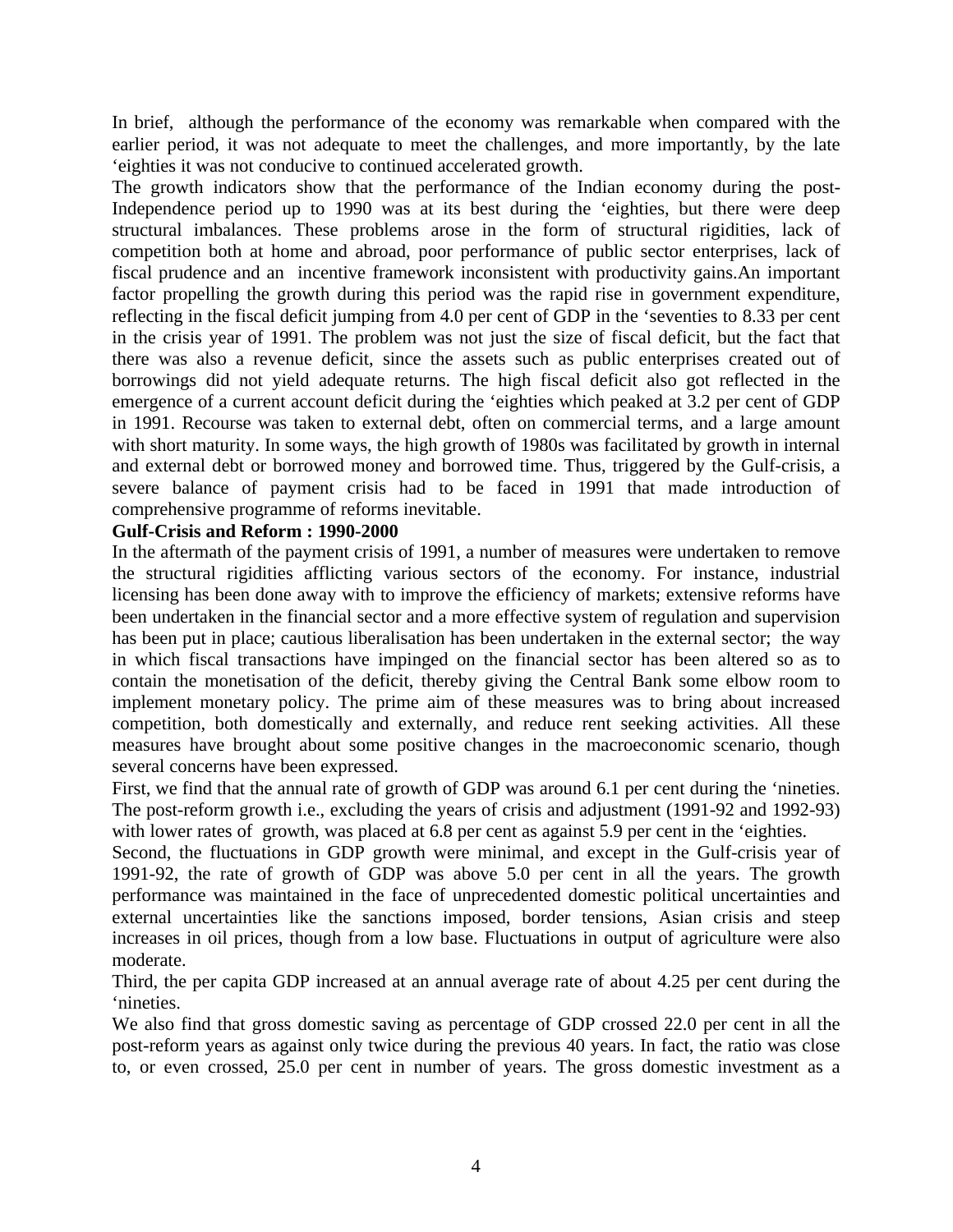percentage of GDP also rose to 26.0 to 27.0 per cent in number of years as against over 24.0 per cent only twice during the preceding 40 years.

Inflation, on the other hand, rose at an annual average rate of 8.9 per cent during 1990-98 and was higher than the annual average rate of 8.0 per cent during the 'eighties. However, during 1998-99 and 1999-2000, the rate of price rise remained much more subdued.

In the external sector, external debt to GDP ratio came down from 41.0 per cent in 1991-92 to 23.5 per cent in 1998-99. The debt service payments as a ratio to current receipts continued to improve steadily from 30.2 per cent in 1991-92 to 18.0 per cent in 1998-99. The average annual rate of growth of exports of goods and services of 11.3 per cent during 1990-99 has been markedly above the average of 8.1 per cent in the 'eighties. The current account deficit (CAD) remained on an average well below 2.0 per cent of GDP in all the years after the Gulf-crisis and in fact also fell to 1.0 per cent of GDP in 1998-99. It must be noted that this period witnessed liberalisation of imports, including that of gold and steep reduction in tariffs.

Thus, during the 'nineties, we accumulated over US \$ 30 billion of foreign currency assets, while reducing external debt and liberalizing trade and maintaining consistently high rate of growth in GDP.

Though we have seen tangible improvement on the economic front, I must at this juncture also emphasise on the social dimension, which is a more important ingredient of economic development.

First, as per NSS surveys, over  $1/3^{rd}$  of the population in 1997 still could not have the required minimum daily calorie intake, same as on the eve of reforms.

Second, during 1990-96, 19 Indians out of every 100 did not have access to safe drinking water sources and 84 did not have any access to sanitation showing little improvement from that of 1990.

Third, infant mortality rate of 70 per 1000, life expectancy of 63 years and daily per capita supply of calories of 2496 in the late 'nineties have also not improved much from 1990.

Fourth, there is evidence that the acceleration in growth is concentrated among some regions while others continue to maintain relatively low levels of growth.

Finally, the savings of public sector as a whole viz., government and public enterprises combined is close to zero. The size of borrowing as well as cost of borrowings by government is considerable. The fiscal situations, especially of some states are causing concern.

In brief, there was a significant improvement in terms of growth and stability as well as position in regard to external sector in the 'nineties while several concerns especially in regard to poverty and social welfare remained. Indeed, a growth rate of five per cent, which was considered an achievement till a decade ago is considered a sign of failure of policy now, and this reflects the phenomenon of rising expectations.

#### **India in the Global Context**

There have been several indices and ranking exercises undertaken by various international ranking or rating agencies. These indices have gained importance in the context of globalization and countries are often ranked for purpose specific reasons on these indices. A cursory look at these indices will help us understand where India stands with respect to peers as well as developed countries. Greater details on the ranking, composition and methodology of index, etc., are given in the Annexures. For this presentation, the indices are broadly classified under four major heads: a) economic indicators; b) institutional indicators; c) infrastructural indicators; and d) social indicators. Selection of indices was governed by the mere accident of availability and its relevance. Thus, they are tentative and illustrative, and certainly not conclusive. Nine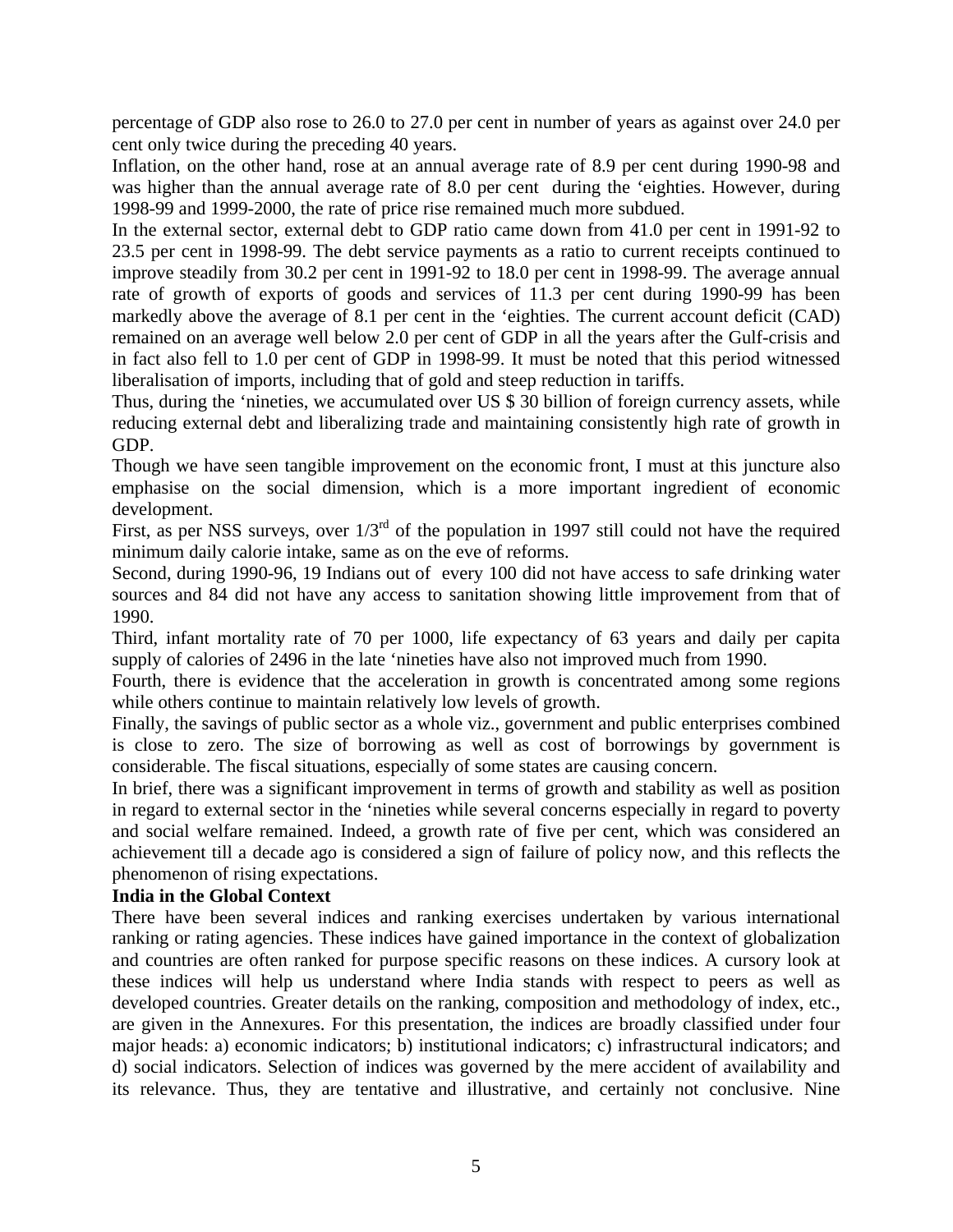countries are assumed to be fairly representative of geographical distribution of countries on the globe, differences in the level of income, sizes of the economy and of our neighboring countries. Besides India, these countries are Singapore, China, Pakistan, Sri Lanka, South Africa, Mexico, USA and Japan.

## **Economic Indicators**

Economic indicators include factors such as the level of income and its growth over a period, its capacity to grow as evidenced by savings and investment rate, the performance of the external sector, etc.

India is admittedly a large economy, and in terms of size, is ranked  $11<sup>th</sup>$  or  $3<sup>rd</sup>$  in the world depending on the measure. In per capita terms, however, we are among the lowest in the world, irrespective of the measure. In 1999, India's Gross National Product (GNP), which is the sum total of all the factor incomes accruing to Indian citizen, stood at US \$ 442.2 billion and ranked  $11<sup>th</sup>$  in the world. What each Indian on an average could get from this total, i.e., the per capita GNP, was only US  $$ 450$  and ranked  $162<sup>nd</sup>$  in the world which was the lowest among the 9 countries in our group. But this GNP is calculated on the basis of market exchange rate i.e., the rate at which \$ exchange for Rupees in the market. Some analysts question this methodology on the count that there are differences in the prices of comparable goods, which are not traded amongst countries. Therefore, market exchange rate cannot value these goods properly. When these differences are adjusted, we get what is called as GNP measured in Purchasing Power Parity (PPP) terms. In this measure, India's GNP rises to US \$ 2144.1 billion and is behind only USA, China and Japan. The per capita GNP also rises to US \$ 2149. Even then, India was still ranked  $153<sup>rd</sup>$  in the world, higher than only one country among these 9 countries.

It should be noted that as mentioned already, India's growth performance has been impressive, and in particular, annual average growth rate of GDP during the 'eighties and the 'nineties was rivaled by few like Singapore and China. In other words, despite the higher GDP growth during the last two decades, India continued to remain low in the league of per capita GNP. The culprits, is well known of course, are the size and the rate of growth of population in our country, and the low base of income with which we started.

Savings and investment rates of 20.3 per cent and 23.9 per cent, respectively, during 1997-99, have been comparable or were even better than many developing and developed countries. But these rates were much lower than high growth countries like Singapore (savings rate of 51.4 per cent and investment rate of 34.5 per cent) and China (savings rate of 42.5 per cent and investment rate 38.8 per cent). Almost all the savings in India are from the household and the private corporate sectors. The savings in the public sector, during 1993-94 to 1998-99 averaged just around 1.0 per cent only. It is noteworthy that, the main reason for low savings in India lies in government savings being negative on account of revenue deficits.

It may also be noted that growth of exports of goods and services at an annual average rate of 11.3 per cent during the 'nineties was impressive and only lower than the high performers like China (13.0 per cent) and Mexico (14.3 per cent). The external debt to GDP ratio of 23.0 per cent in 1998 was also much lower than that of Pakistan, Sri Lanka and Mexico.

The flow of foreign direct investment (FDI) in India also increased during the 'nineties and reached US \$ 2.26 billion in 1998, which was among the 20 largest FDI recipients among the developing countries. Yet, the level of inflow was still far lower than countries like Singapore (US \$ 7.22 billion), China (US \$ 45.5 billion and Mexico (US \$ 10.24 billion).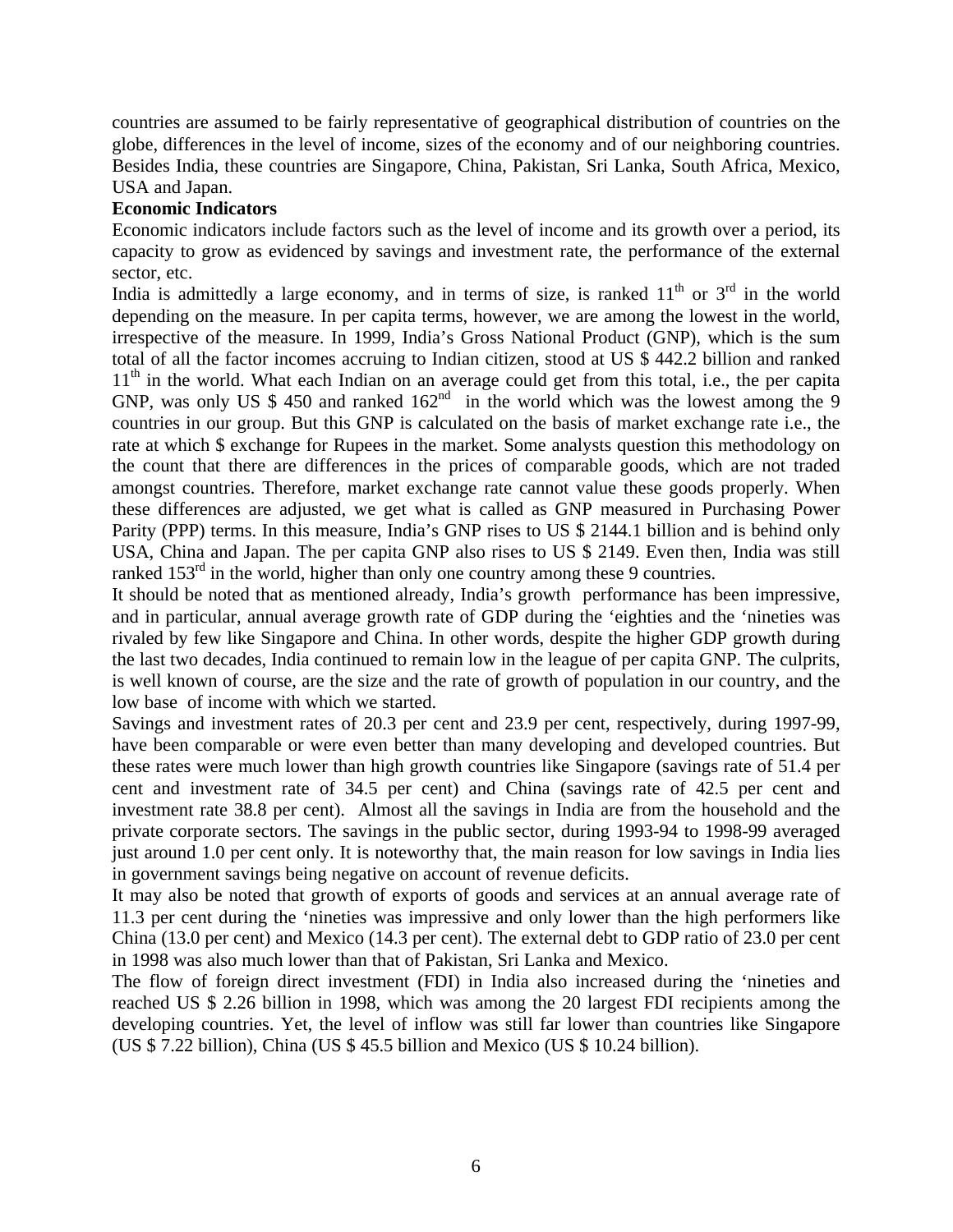To reflect dynamic elements of the economy, reference may also be made to several indices relating to country-risk, technology, economic creativity, competitiveness, globalization, recessionary expectation, etc.

In the composite International Country Risk Guide (ICRG), risk rating, which is an overall index of investment risk in a country, as of March 2000, India with a rating of 64.3 was placed better than two of the nine countries in the group. The same is more or less true for the institutional investor credit rating, which indicates the probability of a country's default.

In the context of globalization, technology is the propeller of growth. How active is the involvement of India in technological innovation and in the import of technology from abroad? And how conducive is the environment in India for business start-ups? World Economic Forum (WEF) captures the former by 'Technology Index' and the latter by 'Start-up Index'. When these two indices are combined, an index is derived, which is called 'Economic Creativity Index' that gets reflected in the growth performance of a country. Out of the 59 countries surveyed in 2000, India was ranked  $38<sup>th</sup>$  in all the three indices and was placed higher than that of China (48<sup>th</sup>). Though business start-up environment in Mexico is worse than India and that of Japan marginally more favorable than that of India, their involvement in technological innovations is considerable and consequently, their creativity indices are superior to India.

WEF also prepares another index called 'Growth Competitiveness Index' (GCI) to measure the factors that contribute to future growth of per capita income of an economy in order to explain why some countries are improving faster than others. In 2000, out of 59 countries, India was placed low at 49<sup>th</sup> position. Countries like China, Mexico and South Africa were placed higher but their ranks were at  $41<sup>st</sup>$ ,  $43<sup>rd</sup>$  and  $33<sup>rd</sup>$ , respectively.

Besides the macroeconomic factors, the microeconomic foundation i.e., operating practices and strategies of firms and the environment in which these firms compete are important for economic development. The 'Microeconomic Competitiveness Index' (MCI) for 1999 by WEF, which captures the above again places India low at  $42<sup>nd</sup>$  position out of 58 countries surveyed. However, India is placed higher than China at  $49<sup>th</sup>$  position. Mexico (34<sup>th</sup>) and South Africa  $(26<sup>th</sup>)$  are placed much higher.

What factors then underpin high current productivity and current economic performance of India? WEF captures these factors by its 'Current Competitiveness Index' (CCI). For 2000, India was at  $37<sup>th</sup>$  position out of 58 countries, must higher than the GCI rank of  $49<sup>th</sup>$  position. Interestingly, unlike GCI rank, our CCI rank was higher than China  $(44<sup>th</sup>)$  and Mexico  $(42<sup>nd</sup>)$ , reflecting that factors determining our current growth are better than these countries though not the factors, which contribute to future growth. Nevertheless, we are still at the lower end of the ranking.

'Emerging Market Index' measures the market openness of a country. Our index at 46 in the year 2000 was higher than only China. With regard to integration with the rest of the world, which is captured by 'Globalization Index', our rate of integration during 1993-97 was at about 2.0 per cent per annum which was at the slower end. But in 'Recessionary Expectations Index' which indicates the extent of confidence that a country will not go into slump, our economy was placed quite high in 2000, higher than China, Mexico and even USA and Japan. The perception is clearly that ours is a stable economy.

#### **Institutional Indicators**

All economic transactions and social provisions are made under a set of given institutions. Evaluation of institutional factors is complex and methods are still in their infancy. Since much of the data are from opinion surveys, the views are subjective rather than definitive.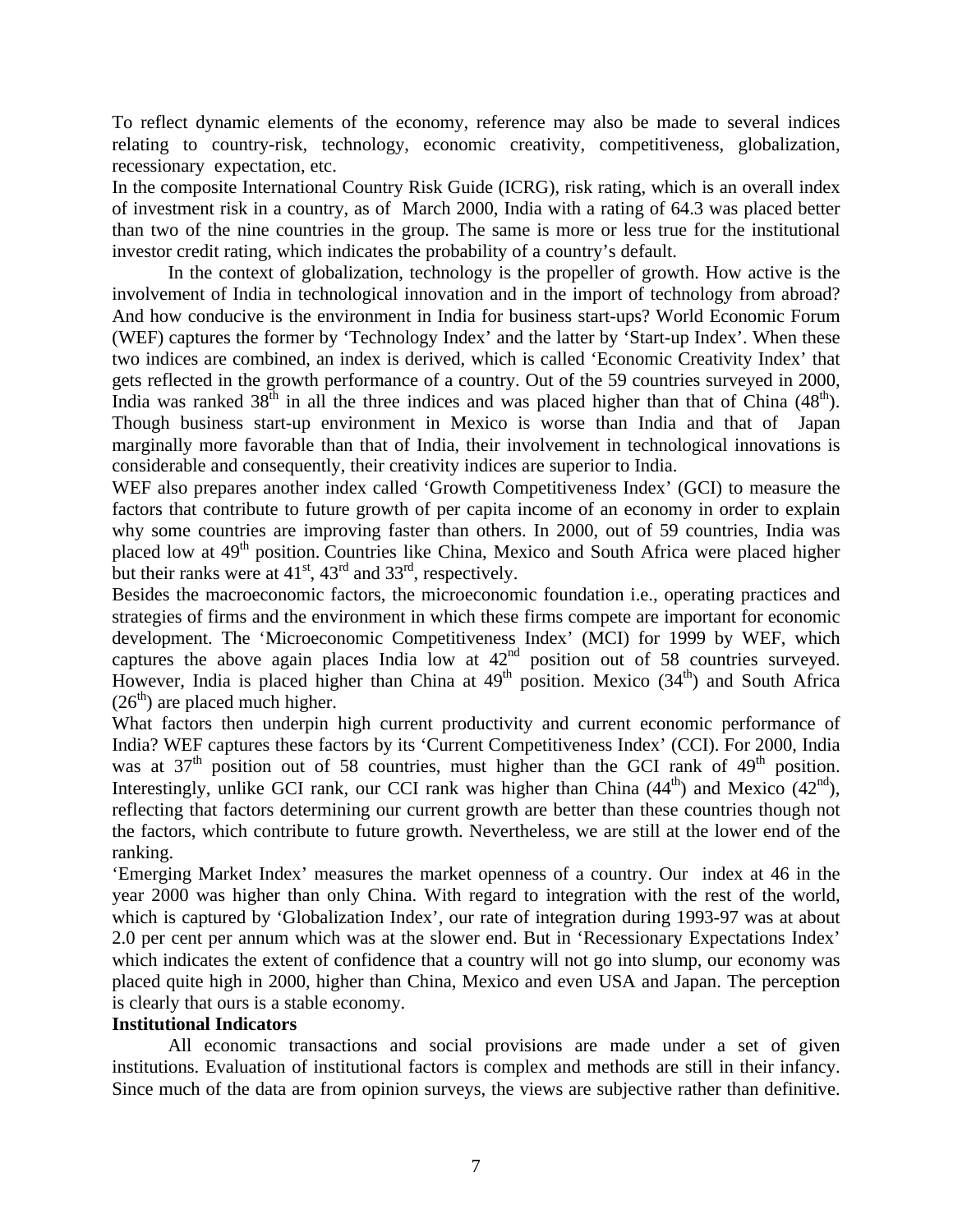In this presentation, reference will be made to an index of perception on corruption and to five selected indicators of governance.

Transparency International and Gottingen University brings out a ranking of countries based on the perception of business people on the transparency of the politicians and public officials of a country. The index is called 'Corruption Perception Index'. In it's 1996 survey, of the 54 countries ranked by transparency, India was placed at the  $46<sup>th</sup>$  position or as the 9<sup>th</sup> most corrupt country among these countries.

On governance, the World Bank in its publication India - *Reducing Poverty, Accelerating Development (2000)* has brought out 5 broad indicators. They are: a) government effectiveness and stability, which include institutional and government stability and general public's satisfaction with the government policies; b) role of law and business environment, which include corruption/kickbacks, law and order, legal rights, etc.; c) general public administration judged by quality of bureaucracy, its strength and exposure to political interference and accountability; d) public finance, which among others, includes quality of budget, efficiency and equity of expenditure and receipts and management of public finances; and e) outcomes, in which most of the social indicators like poverty, mortality, literacy, etc are included. India's ranking on these indicators against 5 groups of countries in 1995 is available. The groups compared are : the developing countries; some selected large countries comprising - China, Mexico, South Africa, Brazil and Poland; South East Asia comprising– Indonesia and Thailand; South Asia excluding India; and industrial countries represented by the U.K. and the U.S.

In the effectiveness of government and its stability, India fares worse than all groups of countries.

With regard to the role of law and business environment, India is placed better than its neighboring South Asian countries. But, in comparison to the group of selected large countries and the industrial countries, India is worse-off.

Except for the industrial countries, our general public administration is ranked higher than all other groups of countries.

Both the group of industrial countries and the selected large countries have better public finance than ours, but we are better than the rest of the other groups.

In the outcomes, however, which are primarily reflected in socio-economic indicators, India fares badly as compared to all the groups.

#### **Infrastructural Indicators**

Transport, power, telecommunications, water, sanitation, etc., are part of what we know as infrastructure which is essential for sustained economic development. These facilities enable smooth and efficient transaction of economic activities and also help in providing the basic necessities of life. Here, I would be primarily comparing India with our group of countries on the level of individual indicators.

Let me start with power. In 1997, the power consumption per capita in India was a mere 363 kwh. Though this compares favorably with Pakistan and Sri Lanka, it was far behind the other countries. China consumed almost double the level of India. Typical of South Asian countries, we also wasted lot of power on transmission and distribution, which was 18.0 per cent in 1997 while in China the waste was only 8.0 per cent.

The percentage of our roads in good condition or paved roads in 1998 was only 45.7 per cent. Pakistan (57.0 per cent) and Sri Lanka (95.0 per cent) have a much higher percentage of paved roads.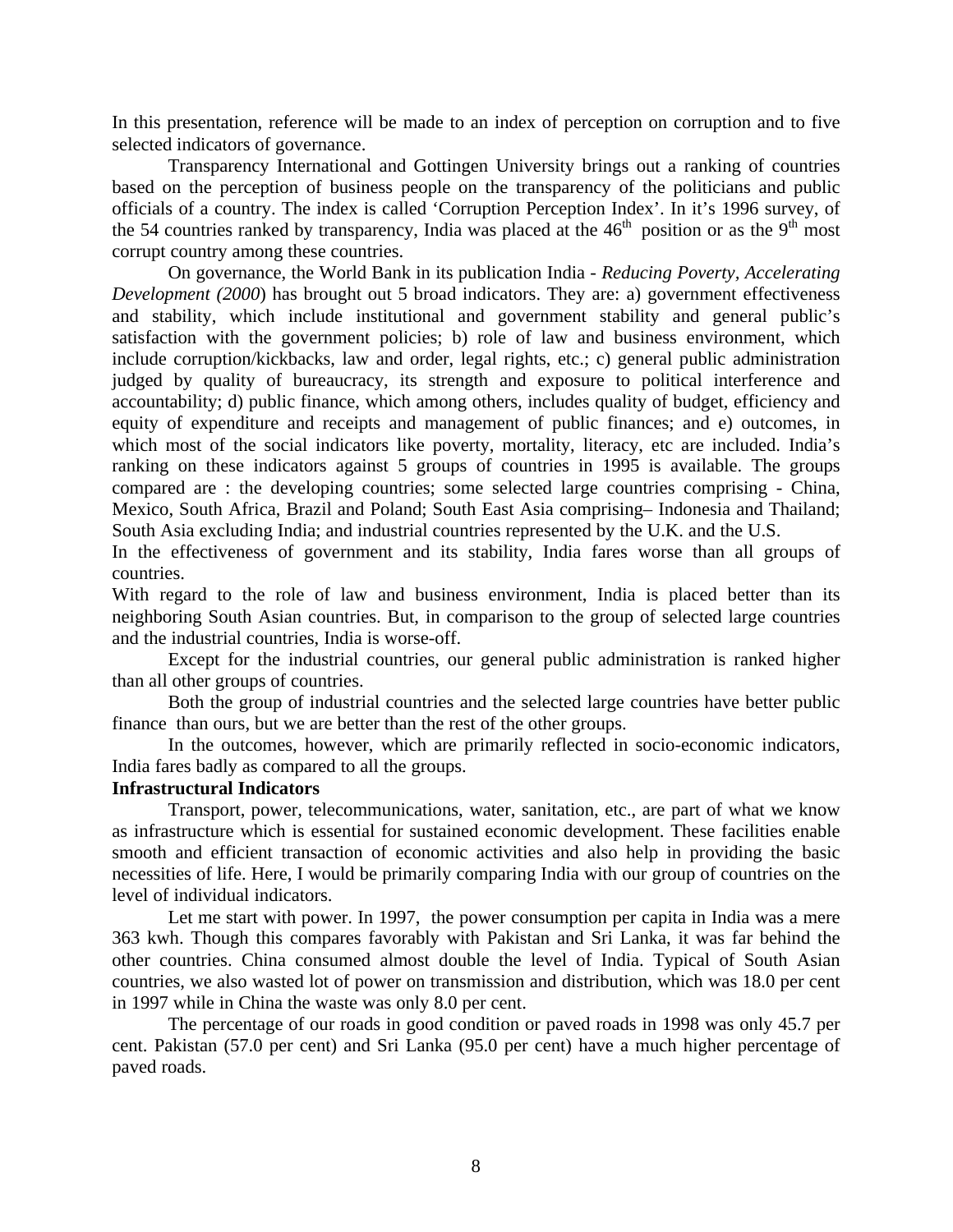The railway network in India is fairly good. In 1998, for every million \$ of GDP (PPP), railway transported 137.1 thousand ton-km. This was larger than Japan (101.7). However, in comparison to China (304.8) and South Africa (283.3) with large land area, who also rely more on railways for transportation of goods, it was far less.

In 1997, 121 out of 1000 Indians had radios, and all barring one in the group are far ahead. The position in Sri Lanka (209) was about double of India. Only 68 Indians out 1000 had TV sets, by far the lowest in the group.

With 22 telephone mainlines in 1998, we were only marginally better than one country in the group and China (70) was far ahead of us. And, on an average, the waiting time in India for a telephone connection was one year, which was better than only two countries, but stood nowhere in comparison to China where it was just one month.

 There were 2.7 Personal Computers available to every 1000 Indians in 1998, behind all the countries in the group. In China it was 8.9, while others were far ahead. Similar was the picture for internet hosts per 10,000 which was 0.23 in India in 2000 compared to China (0.57), Pakistan (0.34) and Sri Lanka (0.63).

India is known for its vast pool of scientific personnel and engineers. There were 149 such people involved in Research and Development  $(R & D)$  per every million Indian during 1987-97. Barring one, even in this field, other countries were in a better position. The picture may not vary significantly even if we reckon the Indian engineers and scientists who have migrated. During the same period, 5.0 per cent of manufacturing exports was technology related, which was behind all other countries, except the South Asian neighboring countries.

Safe water sources and sanitation are also basic infrastructural needs to improve the health condition of the people. As we shall see in the social indicator, India has not done well on this front also.

Going by some of these infrastructural indicators above, it is not surprising to find that in the 1998 Global Competitiveness Report by WEF, India was rated  $53<sup>rd</sup>$  out of the 53 countries surveyed in the context of infrastructure (World Bank , 2000).

#### **Social Indicators**

Social indicators would include not only access to food, shelter and clothing but also the knowledge and health of the people. A comparison of some of these indicators along with two indices viz., 'Human Development Index' and 'Human Poverty Index' among our select group of countries would be revealing.

An important social indicator in any country is the literacy of its people. In 1998, the adult literacy rate in our country was 55.7 per cent only and better than Pakistan (44.0 per cent) but far below Sri Lanka (91.1) and China (82.8). The picture is the same with respect to youth literacy, which was 71.0 per cent as against 96.5 in Sri Lanka and 97.2 per cent in China. But, it is noteworthy that during 1995-97, public expenditure on education as percentage of GDP at 3.2 per cent was comparable to many countries. Also, during 1994-97, despite our higher illiteracy rate, within the education expenditure, we have spent a lower percentage of 66.0 per cent at the level of pre-primary, primary and secondary level. For example, Pakistan and Sri Lanka spent about  $3/4^{th}$  or more on this level of education.

Besides education, health is a basic necessity of life. Though 81.0 per cent of our people during 1990-96 had access to safe water sources we were better off only in comparison to three other countries. And in sanitation, with just 16.0 per cent of the people having access to it, we were worse-off as compared to all these countries in the group.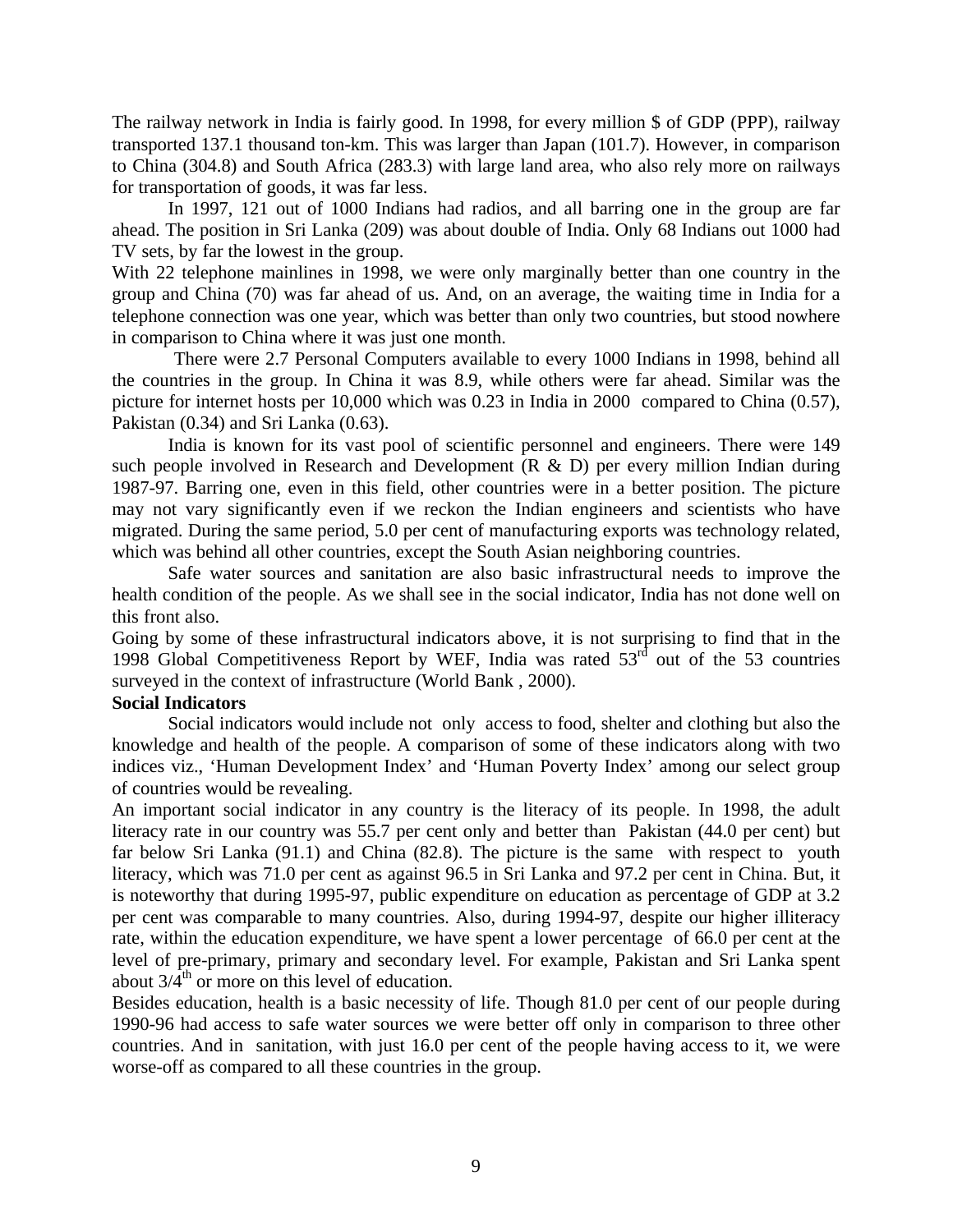70 infants out of every 1000 died in India in 1998. Similarly, in 1998, only one country had a lower life expectancy than India (63 years).

Out of every 1 lakh Indians, 118.3 suffered from tuberculosis in 1997, overshadowed by South Africa (242.7) only.

During 1990-97, 33.0 per cent of the infants were born underweight. Our record is worse than Pakistan and Sri Lanka where it was 25.0 per cent.

In 1997, two countries supplied fewer calories daily to each of their people than the supply of 2496 calorie by India. The daily per capita protein consumption of 59 grams in 1997 was also low. We also spent a much lower percentage of GDP (0.60 per cent) on health services in 1990- 98 than other countries have spent.

During 1992-95, there were 48 doctors available to every lakh Indians, better than Sri Lanka only.

The World Bank prepares a composite index called 'Human Development Index' (HDI) to measure the average achievement in basic human development. The index comprises 'Per capita GDP (PPP) Index', 'Education Index' and 'Life Expectancy Index' considered to be the three basic essentials of life. As one would expect based on the discussion above, in 1998, only one country in our group was worse than our position in the first two sub-indices, and only one other in 1998 in the third index. Not surprisingly, India's HDI ranking out of 174 countries in 1998 was  $128^{\text{th}}$ .

The World Bank also prepares an index called 'Human Poverty Index' (HPI). As against HDI, this index measures the extent of deprivation, rather than development, in the three essential dimensions of human life reflected in HDI. In the ranking of this index as of 1998, for 85 developing countries, we were at the  $58<sup>th</sup>$  position.

## **How We Progressed**

One can see that in terms of rate of growth, we have done better in the latter half of the  $20<sup>th</sup>$  century than during the first half, and far better in the final two decades. Over the period, fluctuations in growth of output have been reduced. The resilience to withstand shocks has progressively increased. External sector has become comfortable in the sense that there is no foreign currency constraint on growth now. Yet, we have pervading poverty, high illiteracy and poor condition of health and sanitation. There are islands of excellence like information technology experts amidst a sea of depravation and misery. Clearly, economic policy, especially of 'nineties has removed several constraints on economic growth, which is in itself an achievement and a necessary condition for the rest of the goals of a civil society. But, there are lurking doubts on whether we are systematically building a system that would ensure continued high level of growth and, achievement of minimum social objectives associated with such growth. Perhaps, India's rank in the indicators that have been scanned will give a clue as to what we should do to dispel the doubts about the future.

#### **How Are We Poised?**

Economic indicators show that we are one of the fastest growing economies now, with high savings and investment ratios coupled with a respectable level of productivity as evidenced by capital output ratios. External sector is comfortable, though with relatively low level of capital inflows – a reflection as much of lack of interest of overseas investors as of ambivalent attitude domestically. Our position in 'Current Competitiveness Index' shows confidence in our growth performance in the short run. However, our position in 'Growth Competitiveness Index' indicates a less optimistic picture in the future growth of per capita income. The position in regard to other related indicators also gives rise to a feeling that factors contributing to current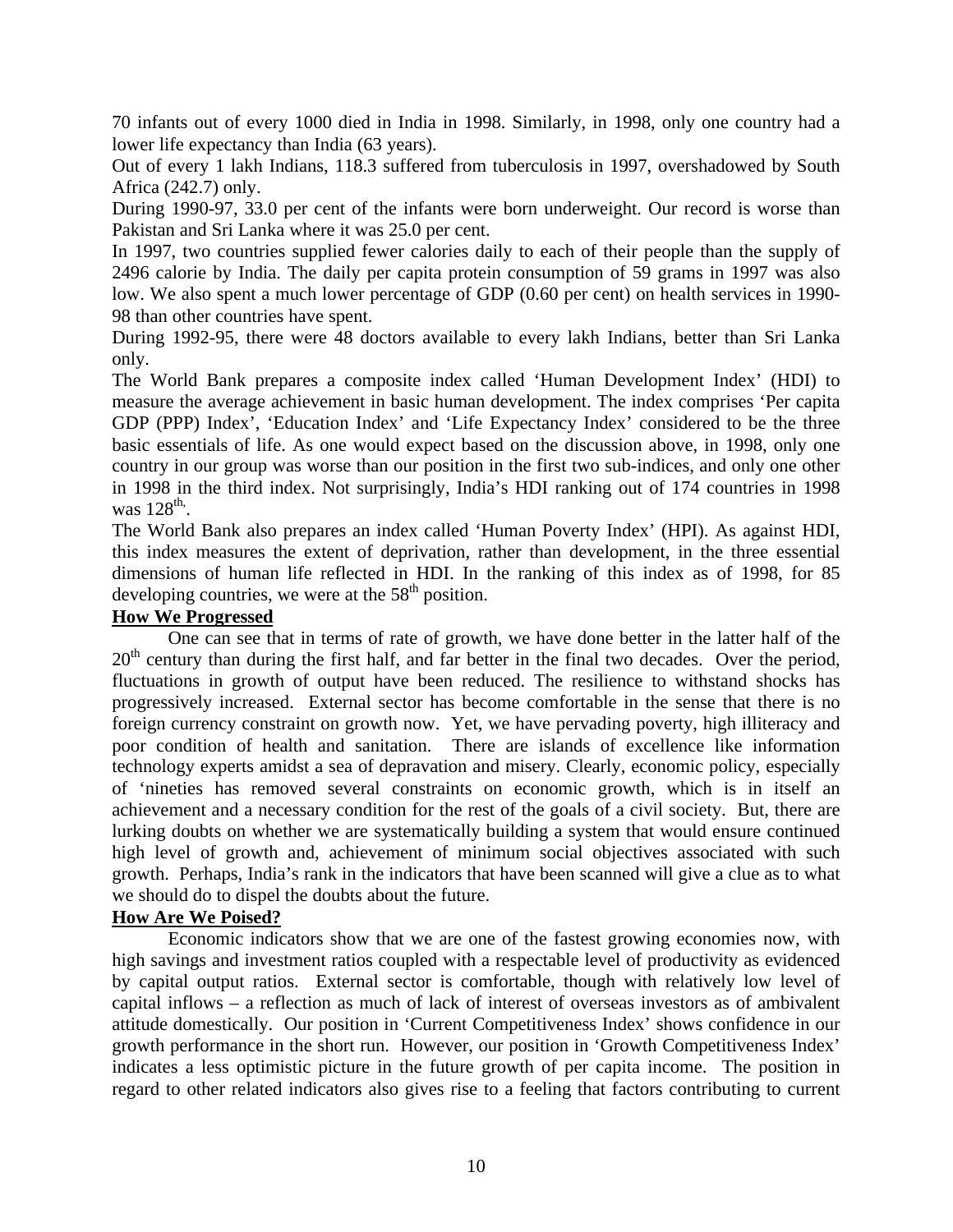growth are relatively stronger than those contributing to future growth, unless strong policy actions are initiated soon. At the same time, there is impressive confidence that our economy will not go into a slump, i.e. ours is a very stable economy.

Institutional indicators may provide some answer to this difference in perception between immediate and medium term to long-term prospects. The evidence is subjective and hence not very reliable, but the high rank in corruption is of concern. More disturbing is the perception that effectiveness of government is low. As regards the role of law and business environment, the picture is satisfactory but does not, as per current indications, appear to assure an environment for a high growth path. The government, law, and business environment are only means to an end, the end being socio-economic well-being of the people. The critical part is in the outcomes as reflected in socio economic indicators where India appears to be lagging.

Yet another significant set of indicators relevant for medium term prospects relate to infrastructure. India seems to score rather poorly in regard to energy, say in terms of powerconsumption or wastage of power. Inspite of recent improvements, India is lagging in telecommunications, and is virtually the last in penetration of personal computers. Here is an example of islands of excellence in information technology, but the domestic penetration of information technology is very low. This position is confirmed by the fact that we are also low in regard to percentage of technology related exports in manufacturing exports. While assessing the future, we should note that, though we have a large pool of scientific personnel and engineers, in terms of their deployment in Research and Development, we are almost at the bottom. Our rank at 49 in the 'Growth Competitiveness Index' among the 59 countries surveyed in Global Competitiveness Report may be explained significantly by our position in these infrastructural indicators.

Finally, the end product of all economic policy is social well being, and admittedly the long term prospects for economic growth also depend crucially on the social well being. The social indicators in regard to our country do not give us too much of comfort. Literacy levels are low, though public expenditure as a percentage of GDP is comparable to many other countries. The picture in regard to health and sanitation is not encouraging, and it is unfortunate that we spent in this area a much lower proportion of GDP than others.

Overall, we rank rather low in human development and high in human deprivation. Inspite of this, one notices relatively low levels of public expenditures in health, and in primary education though mere expenditures may not reflect actual delivery of services. I believe that there is a very disturbing insensitivity among many of us to human suffering and needs of the poor, relative to say costs of subsidies and welfare of employees in organised sector. The policy makers and more importantly opinion makers including academics perhaps need to consider issue of the mending of mindset in favour of the poor. For now suffice it to say, apart from the issue of social conscience, in assessing long term prospects for growth in cold economic terms, acceptable levels of social development and consequent appropriate role of government appear critical for an assured prosperous future for our country.

#### **What are the Inferences for Future?**

The inferences from the above analysis of past performance and current status in the global context are mainly five-fold.

First, performance since our plan-era has been mixed in terms of our needs and capacities, reasonable on a global-scale, and is getting progressively better especially in the recent years. We have lagged behind in the social dimension of growth. The current mood of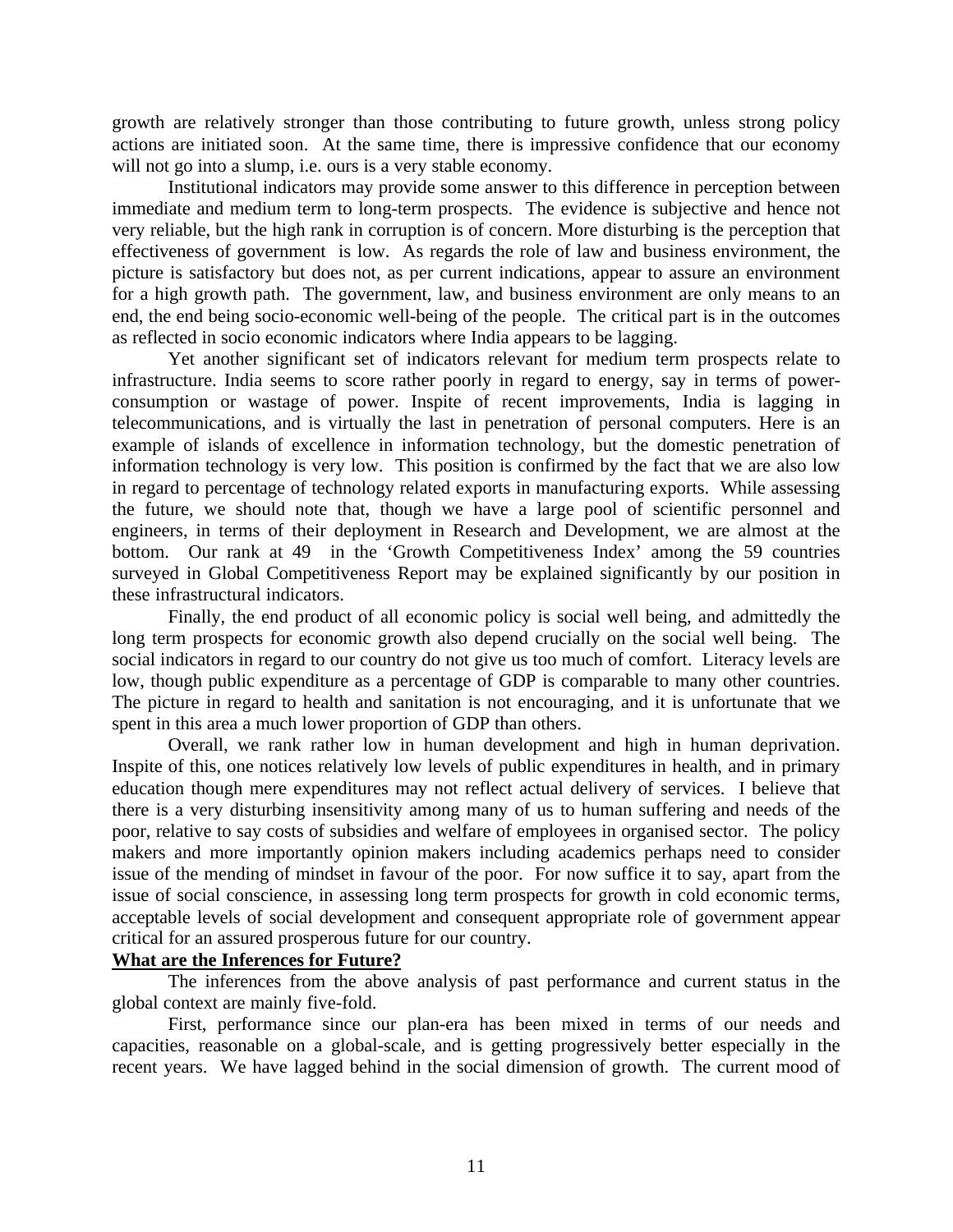confidence needs to be tempered with realisation of actions overdue in these areas, to sustain the momentum in the medium term.

Second, the immediate prospects for growth with stability are good and are mainly a result of removing the structural bottlenecks to growth especially in terms of deregulation and liberalisation. Obviously, that is not enough to continue with high growth in the medium term. For the medium term, immediate attention to institutional and infrastructural issues appear to be urgent, and the tasks are complex.

Third, the long term prospects are even more contingent on immediate actions in the areas covered by social indicators. In the context of growing awareness of people and inevitable global competition, mere meeting of minimum health needs and imparting literacy would certainly be inadequate. Healthy population with potential for rapid skill-upgradation is absolutely essential for us to survive as a nation with dignity and respect.

Fourth, both the medium term challenge relating to institutions and infrastructure as well as the longer term one relating to social development demand a more focused government and a government that efficiently delivers the essential services that it is supposed to deliver, as an overarching priority. What we need is not less government and not even more market, but better government and genuine market. I humbly submit that it is on this basis that the debate on state versus market or government versus market should now be resolved in our country. So far, perhaps the reality in our country was often state and market versus poor people but effort should now be to aim for State and market for the people, or better government and genuine market for the people.

Finally, the refocused role of government demands both professional skills and personal integrity among all leading participants. Tomorrow's problems cannot be solved with yesterday's strategies, and cannot even be understood with day before yesterday's knowledge. That is why we need more, much more of Vivek Vardhini and Vivek Vyapthi. Wish you all the best for the Golden Jubilee.

\* Golden Jubilee Commemoration lecture delivered by Dr. Y.V. Reddy, Deputy Governor, Reserve Bank of India on the occasion of Swarna Mahotsavam of Vivek Vardhini College, Hyderabad on October 30, 2000. The assistance by Mr. Jeevan Khundrakpam is gratefully acknowledged.

| Indices                                                                                  | India       | Sing-<br>apore | China        | Pakistan    | Srilanka    | South<br>Africa | Mexico     | <b>USA</b>              | Japan       |
|------------------------------------------------------------------------------------------|-------------|----------------|--------------|-------------|-------------|-----------------|------------|-------------------------|-------------|
| 1.GNP (World Bank Atlas method)<br>a. per capita 1999 (in \$)<br>b. ranking of countries | 450<br>162  | 29610<br>9     | 780<br>140   | 470<br>160  | 820<br>137  | 3160<br>86      | 4400<br>71 | 30600<br>8              | 32230<br>6  |
| 2. GNP (PPP)<br>a. per capita 1999 (in \$)<br>b. ranking of countries                    | 2149<br>153 | 27024<br>7     | 3291<br>128  | 1757<br>159 | 3056<br>136 | 8318<br>69      | 7719<br>75 | 30600<br>$\overline{4}$ | 24041<br>14 |
| 3.GDP annual growth rate in %<br>a) 1980-90<br>b) 1990-99                                | 5.8<br>6.1  | 6.7<br>8.0     | 10.1<br>10.7 | 6.3<br>4.0  | 4.0<br>5.3  | 1.0<br>1.9      | 1.1<br>2.7 | 3.0<br>3.4              | 4.0<br>1.4  |
| 4. Average annual rate of<br>Inflation 1990-98 (in %)                                    | 8.9         | 2.1            | 9.7          | 11.1        | 9.7         | 10.6            | 19.5       | 1.9                     | 0.2         |
| 5. Gross domestic investment<br>(GDI) as % of GDP (1997-1999)                            | 23.9        | 34.5           | 38.8         | 15.7        | 24.8        | 15.9            | 24.8       | 18.5                    | 29.2        |

#### **Annexure –1 : Comparison of Economic Performance Among Select Countries**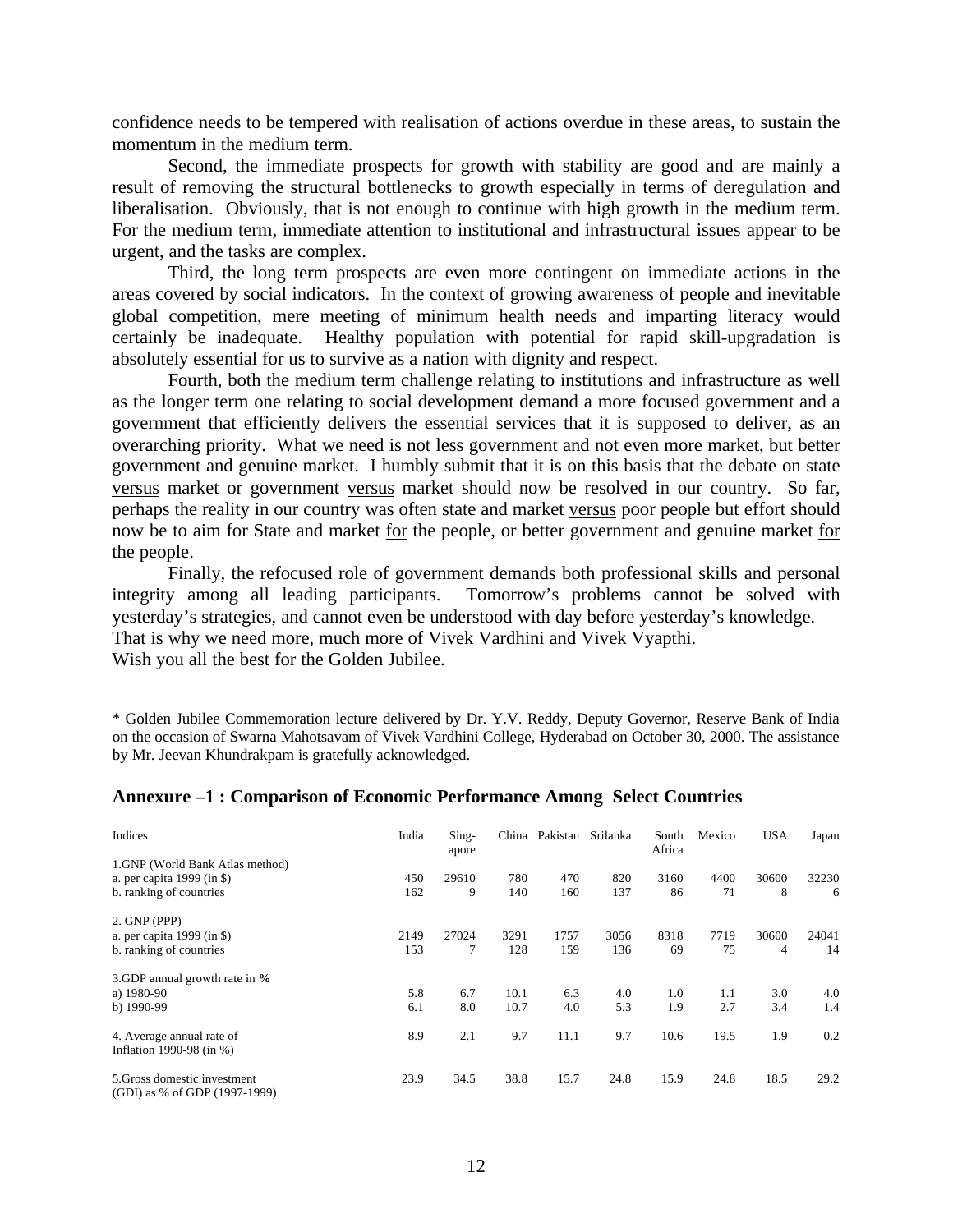| 6. Average annual growth of GDI<br>$(1990-99)$                                                                       | 7.4               | 8.5                          | 12.8             | 2.1          | 6.2          | 3.0                      | 3.9            | 7.0                                                  | 1.1                      |
|----------------------------------------------------------------------------------------------------------------------|-------------------|------------------------------|------------------|--------------|--------------|--------------------------|----------------|------------------------------------------------------|--------------------------|
| 7. Gross domestic savings<br>as % GDP (1997-1999)                                                                    | 20.3              | 51.4                         | 42.5             | 11.2         | 18.3         | 17.3                     | 23.8           | 16.7                                                 | 30.0                     |
| 8. Average annual growth of<br>exports of goods & services<br>$(1990-99)$                                            | 11.3              | $\qquad \qquad \blacksquare$ | 13.0             | 2.7          | 8.4          | 5.3                      | 14.3           | 9.3                                                  | 5.1                      |
| 9. External debt as % of<br>GNP (1998)                                                                               | 23.0              | L,                           | 16.4             | 52.8         | 54.9         | 18.9                     | 42.0           |                                                      |                          |
| 10. Gross reserves in US \$ billion<br>a) in 1990<br>b) in 1999                                                      | 5.64<br>32.7      | 27.75<br>76.84               | 34.48<br>157.73  | 1.05<br>1.51 | 0.45<br>1.64 | 2.58<br>6.35             | 10.22<br>31.78 | 173.1<br>60.5                                        | 87.83<br>286.92          |
| 11. Net foreign direct investment<br>(in US\$ billion)<br>a) annual average 1987-1992<br>b) 1998                     | 0.06<br>2.26      | 3.67<br>7.22                 | 4.65<br>45.5     | 0.23<br>0.5  | 0.06<br>0.35 | $-0.024$<br>0.37         | 4.31<br>10.24  | 46.21<br>193.4                                       | 0.91<br>3.19             |
| 12. Composite ICRG risk rating<br>(March 2000)                                                                       | 64.3              | 89.0                         | 72.3             | 54.3         | 60.3         | 70.5                     | 70.5           | 80.0                                                 | 82.0                     |
| 13. Institutional investor credit<br>Rating (March 2000)                                                             | 45.3              | 80.4                         | 56.6             | 18.8         | 35.4         | 45.2                     | 49.8           | 92.9                                                 | 86.9                     |
| 14. Stock market capitalization<br>(in US\$ billion) in 1999                                                         | 184.6             | 198.4                        | 330.7            | 6.97         | 1.58         | 262.5                    | 154.0          | 16635                                                | 4547                     |
| 15. Stock market capitalization<br>as % of GDP in 1997                                                               | 33.7              | 110.4                        | 22.9             | 17.8         | 13.9         | 179.8                    | 38.9           | 144.4                                                | 52.9                     |
| 16. Subsidies & other current<br>transfers as % of total<br>expenditure in 1997                                      | 40                | $\,$ 8 $\,$                  |                  | 8            | 20           | 49                       | 51             | 60                                                   | $\overline{\phantom{0}}$ |
| 17. Education Profile<br>a) Public education expenditure<br>as % of GNP (1995-97)<br>b) Public education expenditure | 3.2<br>11.6       | 3.0<br>23.4                  | 2.3<br>12.2      | 2.7<br>7.1   | 3.4<br>8.9   | 8.0<br>23.9              | 4.9<br>23.0    | 5.4<br>14.4                                          | 3.6<br>9.9               |
| as% Govt. Expenditure (1995-97)<br>c) Share of pre-primary, primary<br>and secondary in education                    | 66.0              | 60.3                         | 69.6             | 79.8         | 74.8         | 73.1                     | 82.8           | 74.8                                                 | 81.2                     |
| expenditure (1994-97)<br>d) adult literacy rate 1998<br>e) youth literacy rate 1998                                  | 55.7<br>70.9      | 91.8<br>99.7                 | 82.8<br>97.2     | 44.0<br>61.4 | 91.1<br>96.5 | 84.6<br>90.8             | 90.8<br>96.6   | 99.0<br>$\overline{\phantom{a}}$                     | 99.0                     |
| 18. Health Profile<br>a) Public expenditure on health<br>as % of GDP (1990-98)                                       | 0.6               | 1.1                          | 2.0              | 0.9          | 1.4          | 3.2                      | 2.8            | 6.5                                                  | 5.9                      |
| b) % of population with access to<br>improved water source (1990-96)<br>c) % of population with access to            | $8\sqrt{1}$<br>16 | 100<br>100                   | 90<br>21         | 60<br>30     | 46<br>52     | 70<br>46                 | 83<br>66       | $\overline{\phantom{a}}$<br>$\overline{\phantom{a}}$ | 96<br>100                |
| sanitation (1990-96)<br>d) infant mortality rate                                                                     | 70                | $\overline{4}$               | 31               | 91           | 16           | 51                       | 30             | $\overline{7}$                                       | $\overline{4}$           |
| per 1000 live births (1998)<br>e) life expectancy at birth<br>f) daily per capita supply of<br>calories (1997)       | 62.9<br>2496      | 77.3<br>$\blacksquare$       | 70.1<br>2897     | 64.4<br>2476 | 73.3<br>2302 | 53.2<br>2990             | 72.3<br>3097   | 76.8<br>3699                                         | 80<br>2932               |
| g) daily per capita supply of<br>protein in grams (1997)                                                             | 59                | $\blacksquare$               | 78               | 61           | 52           | 77                       | 83             | 112                                                  | 96                       |
| h) Doctors per 1 lakh of<br>population (1992-95)<br>i) Tuberculosis per 1 lakh                                       | 48<br>118.3       | 147<br>57.5                  | 115<br>33.7      | 52<br>3.1    | 23<br>35.7   | 59<br>242.7              | 85<br>25.0     | 245<br>6.4                                           | 177<br>33.6              |
| People in 1997<br>i) per cent of infants with<br>low birth weight (1990-97)                                          | 33                | $\overline{7}$               | $\boldsymbol{9}$ | 25           | 25           | $\overline{\phantom{a}}$ | 7              | $\tau$                                               | 7                        |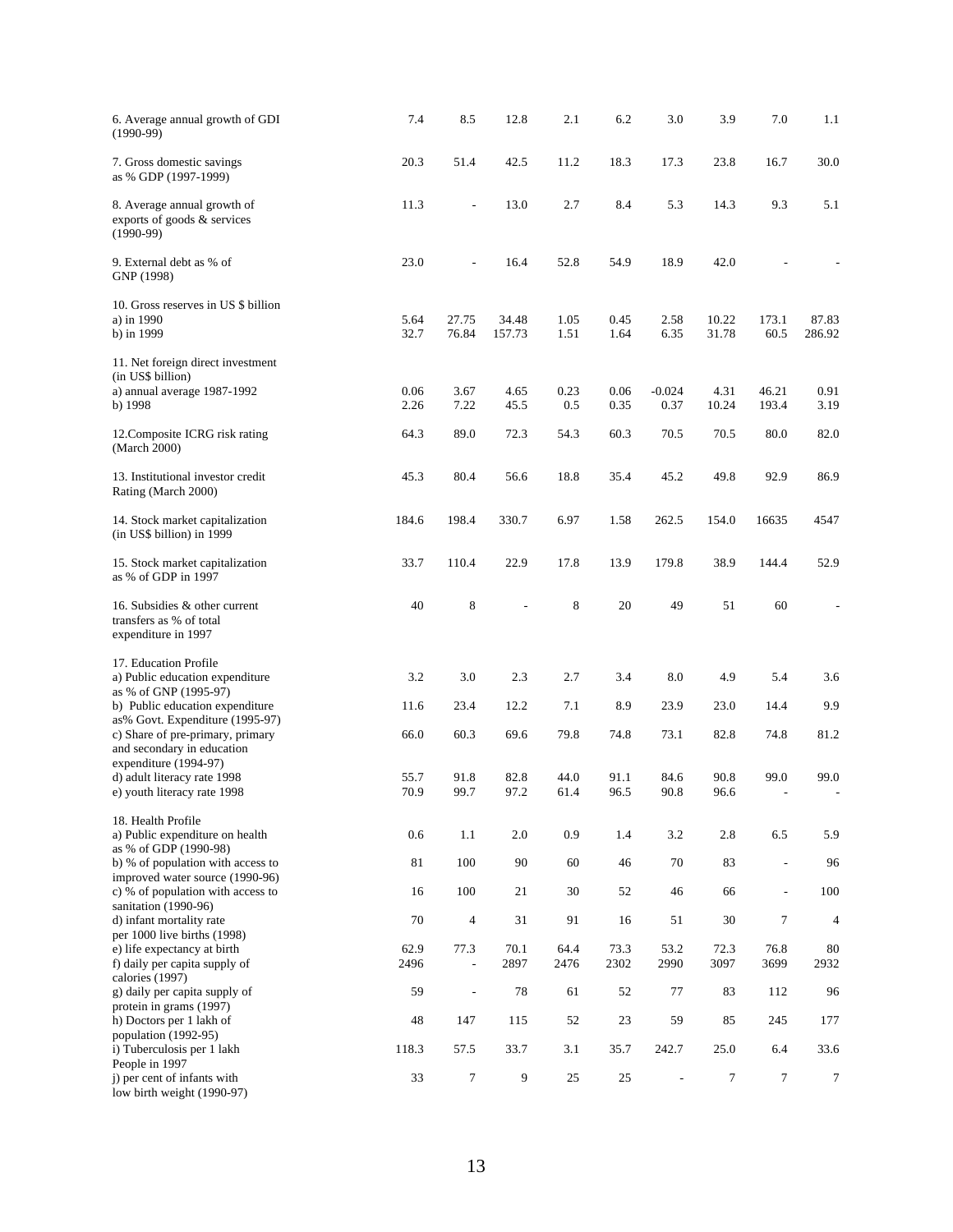| 19. Military expenditure as %<br>of GNP in 1997       | 2.8      | 5.7                      | 2.2                      | 5.7            | 5.1            | 1.8        | 1.1        | 3.3        | 1.0                      |
|-------------------------------------------------------|----------|--------------------------|--------------------------|----------------|----------------|------------|------------|------------|--------------------------|
| 20. Highest marginal tax rate in %<br>in 1999         |          |                          |                          |                |                |            |            |            |                          |
| a) individual                                         | 30.0     | 28                       | 45                       | $\overline{a}$ | 35             | 45         | 40         | 40         | 50                       |
| b) corporate                                          | 35       | 26                       | 30                       | $\frac{1}{2}$  | 35             | 30         | 35         | 35         | 35                       |
| 21. Power & Transportation                            |          |                          |                          |                |                |            |            |            |                          |
| a) power consumption per<br>capita KWH (1997)         | 363      | 7944                     | 714                      | 333            | 227            | 3800       | 1459       | 11822      | 7241                     |
| b) T&D losses (1997)                                  | 18       | $\overline{4}$           | 8                        | 24             | 17             | 8          | 14         | 6          | $\overline{4}$           |
| c) paved road as % of total (1998)                    | 45.7     | 97.3                     | $\overline{a}$           | 57             | 95             | 11.8       | 29.7       | 58.8       | 74.9                     |
| d) goods transported by rail                          | 137.1    | $\overline{\phantom{a}}$ | 304.8                    | 26.3           | 2.03           | 283.3      | 62.1       | 213.8      | 101.7                    |
| thousand ton-km per \$ million<br>of GDP (PPP) (1998) |          |                          |                          |                |                |            |            |            |                          |
| e) air passenger carried '00000s<br>(1998)            | 165.2    | 133.3                    | 532.3                    | 54.1           | 12.1           | 64.8       | 177.2      | 5881.2     | 1017                     |
| 22. Communications, information                       |          |                          |                          |                |                |            |            |            |                          |
| & science & technology                                |          |                          |                          |                |                |            |            |            |                          |
| per 1000 people                                       |          |                          |                          |                |                |            |            |            |                          |
| a) radios (1997)                                      | 121      | 822                      | 333                      | 98             | 209            | 317        | 325        | 2146       | 955                      |
| b) TV sets (1998)                                     | 69<br>22 | 348<br>562               | 272<br>70                | 88<br>19       | 92<br>28       | 125<br>115 | 261<br>104 | 847<br>661 | 707<br>503               |
| c) Telephone mainlines (1998)<br>d) PCs (1998)        | 2.7      | 458.4                    | 8.9                      | 3.9            | 4.1            | 47.4       | 47         | 458.6      | 237.2                    |
| e) internet hosts per 10,000                          | 0.23     | 452.3                    | 0.57                     | 0.34           | 0.63           | 39.2       | 40.9       | 1940       | 208                      |
| (January 2000)                                        |          |                          |                          |                |                |            |            |            |                          |
| f) scientists $\&$ engineers in R&D                   | 149      | 2318                     | 454                      | 72             | 191            | 1031       | 214        | 3676       | 4909                     |
| per million people (1987-97)                          |          |                          |                          |                |                |            |            |            |                          |
| g) high technology exports as %                       | 5        | 59                       | 15                       | $\mathbf{0}$   | $\overline{a}$ | 9          | 19         | 33         | 26                       |
| of manufacturing exports                              |          |                          |                          |                |                |            |            |            |                          |
| h) waiting time for telephone                         | 1.0      | 0.0                      | 0.1                      | 1.2            | 6.3            | 0.4        | 0.8        | 0.0        | 0.0                      |
| connection in years (1997)                            |          |                          |                          |                |                |            |            |            |                          |
| 23. GFD of Central Govt.                              |          |                          |                          |                |                |            |            |            |                          |
| $(% \mathcal{L}_{0} \cap \mathcal{L}_{1})$ (% of GDP) |          |                          |                          |                |                |            |            |            |                          |
| a) 1990                                               | $-7.5$   | 10.8                     | $-1.9$                   | $-5.4$         | $-7.8$         | $-4.1$     | $-2.5$     | $-3.9$     | $-1.6$                   |
| b) 1998                                               | $-5.2$   | 11.8                     | $-1.5$                   | $-6.3$         | $-8.0$         | $-2.9$     | $-1.1$     | 0.9        | $\overline{\phantom{a}}$ |
| 24. Capital Expenditure of                            |          |                          |                          |                |                |            |            |            |                          |
| Central Government(% of GDP)                          |          |                          |                          |                |                |            |            |            |                          |
| a) 1990                                               | 1.8      | 5.1                      | $\overline{a}$           | 2.6            | 6.1            | 3.1        | 2.5        | 1.8        | 2.0                      |
| b) 1998                                               | 1.6      | 5.1                      | $\overline{\phantom{a}}$ | 2.5            | 5.3            | 1.2        | 1.9        | 0.6        | $\overline{\phantom{a}}$ |

Note: The data for making country comparisons are primarily culled out from World Development Reports and Human Development Reports, World Bank. For the performances of Indian economy during the post independence period they are mostly drawn from Economic Survey, Government of India, World Development Report, World Bank and RBI Occasional Papers vol. 18 Nos. 2 and 3.

### **Annexure – 2 : Socio-economic Indices and Their Interpretation**

| Type of Index          | What does the Index Attempt to Gauge and its estimation                    |
|------------------------|----------------------------------------------------------------------------|
| 1. Technology Index    | Based on observed data and survey results the index measures the level     |
|                        | of technology in a country. It takes into account of countries'            |
|                        | involvement in innovation and import of technology from abroad.            |
| 2. Startup Index       | This index is also based on observed data and survey results. It measures  |
|                        | the condition favouring business start-ups.                                |
| 3. Economic Creativity | This index combines the above two indices in order to gauge a              |
| Index                  | countries' involvement in economically effective innovation or             |
|                        | transfer of technology ('technology index') and the condition favouring    |
|                        | business start-ups ('startup index'). The most creative countries are also |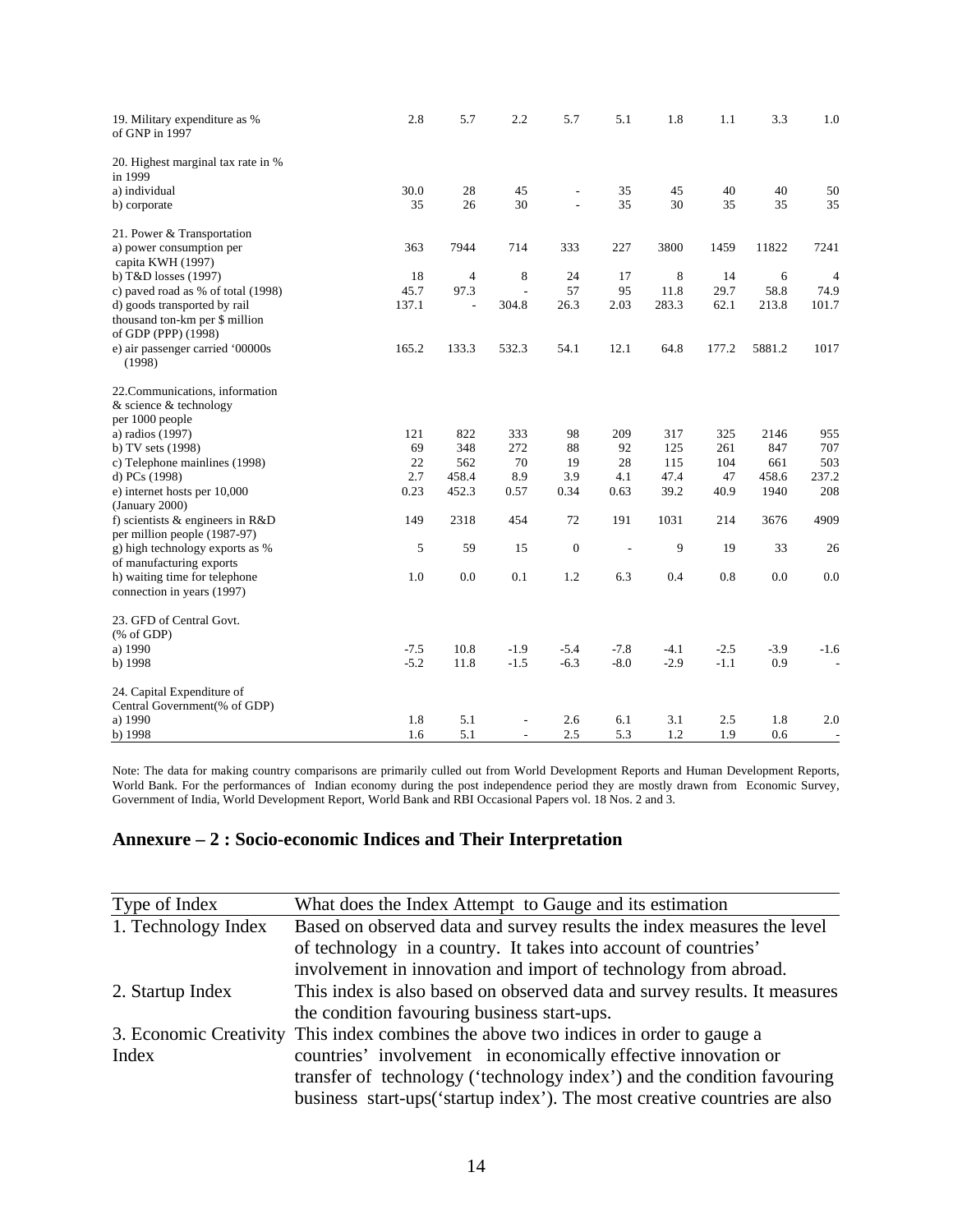|                                           | among the fastest-growing over the past decade. America has pace<br>setting innovation and the best start-up environment. Though Singapore<br>is not a great innovator its economic creativity is very high through<br>rapid import of technology.                                                                                                                                                                                                                                                                                                                                                                                                                                                                                                                                                                                                                                                                                                                                                                                                                                                                                                                                  |
|-------------------------------------------|-------------------------------------------------------------------------------------------------------------------------------------------------------------------------------------------------------------------------------------------------------------------------------------------------------------------------------------------------------------------------------------------------------------------------------------------------------------------------------------------------------------------------------------------------------------------------------------------------------------------------------------------------------------------------------------------------------------------------------------------------------------------------------------------------------------------------------------------------------------------------------------------------------------------------------------------------------------------------------------------------------------------------------------------------------------------------------------------------------------------------------------------------------------------------------------|
| 4. Growth<br>Competitiveness              | It aims to measure the factors that contribute to future growth of an<br>index economy, measured as the rate of change of GDP per person, in<br>order to explain why some countries are improving their prosperity<br>faster than others. Variables that contribute to levels of productivity,<br>high rates of accumulation and innovation and improvements in<br>productivity and statistically significantly are taken into account in<br>constructing the index. The indices are 'economic creativity index', as                                                                                                                                                                                                                                                                                                                                                                                                                                                                                                                                                                                                                                                                |
|                                           | explained above, 'finance index' and 'international index' all of which<br>are assigned equal weights of one-third. 'Finance index' measures the<br>efficiency of financial system which is conducive to high rates of<br>saving and investment and the 'international index' measures the degree<br>of economic integration with the rest of the world.                                                                                                                                                                                                                                                                                                                                                                                                                                                                                                                                                                                                                                                                                                                                                                                                                            |
| 5. Microeconomic<br>competitiveness index | It attempts to measure the microeconomic foundations of economic<br>development, rooted in firm operating practices and strategies as well<br>as in the business inputs, infrastructure, institutions and policies that<br>constitute the environment in which a nation's firms compete. Bivariate<br>relationships between these microeconomic variables and GDP per<br>capita are estimated. And weighting all the variables, common factor<br>analysis is employed to provide a single composite picture of relative<br>microeconomic competitiveness. The factor score of the dominant<br>factor which captures the variance among the variables is interpreted as<br>the index.                                                                                                                                                                                                                                                                                                                                                                                                                                                                                                |
| 6. Current<br>competitiveness             | This index is built upon the microeconomic competitiveness index. It<br>index aims to identify the factors that underpin high current productivity<br>and hence current economic performance, measured by the level of<br>GDP per person. The index takes into account of a nation's firms'<br>operating practices and strategies and the quality of the nation's<br>business environment. A variety of measures reflecting the<br>sophistication of company operations and strategies are statistically<br>related to GDP per capita and are combined into a sub-index of the<br>sophistication of company operations. Next a variety of measures<br>reflecting the quality of business environment viz., quality of inputs,<br>availability and sophistication of local suppliers of components,<br>machinery, etc., sophistication of local demand and rules governing<br>vitality of competition and the incentives for productive modes of<br>rivalry are statistically related to GDP per capita and combined into<br>another sub- index of the quality of the business environment. The two<br>sub-indices are then combined to obtain the current competitiveness<br>index. |
| 7. Human<br>Development Index             | It measures average achievement in basic human development in one<br>simple composite index. It is based on 3 indicators: a) longevity, as<br>measured by life expectancy at birth; b) educational attainment, as                                                                                                                                                                                                                                                                                                                                                                                                                                                                                                                                                                                                                                                                                                                                                                                                                                                                                                                                                                   |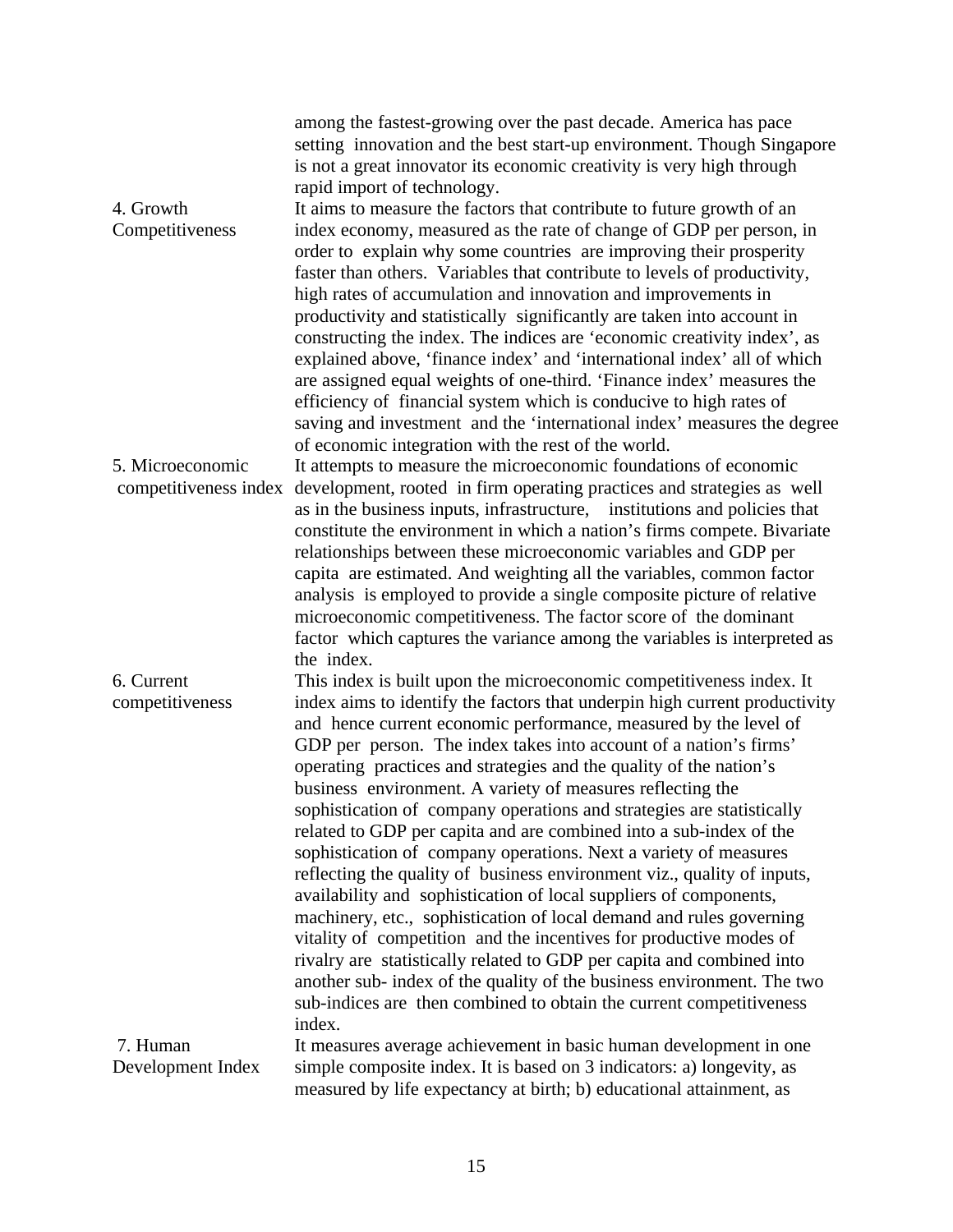|                                     | measured by a combination of the adult literacy rate (two-third weight)<br>and the combined gross primary, secondary and tertiary enrolment ratio<br>(one-third weight) and c) standard of living, as measured by GDP per<br>capita income in PPP US\$. The index for each of these indicators are<br>obtained as ratio of the difference of the actual value from the<br>minimum value to the difference of maximum value from the minimum<br>value. HDI is then obtained as the simple average of these three indices.                                                                                                                                                                                                                                                                                                                                                                                                                                                                                               |
|-------------------------------------|------------------------------------------------------------------------------------------------------------------------------------------------------------------------------------------------------------------------------------------------------------------------------------------------------------------------------------------------------------------------------------------------------------------------------------------------------------------------------------------------------------------------------------------------------------------------------------------------------------------------------------------------------------------------------------------------------------------------------------------------------------------------------------------------------------------------------------------------------------------------------------------------------------------------------------------------------------------------------------------------------------------------|
| 8. Human poverty<br>index           | For the developing countries (HPI-1), it concentrates on the deprivation<br>in the three essential dimensions of human life already reflected in HDI.<br>First deprivation is represented by % of people not expected to survive<br>age 40 (P1). Second deprivation is represented by % of illiterate adult<br>(P2). The third deprivation is represented by the simple average of % of<br>people without access to safe water and without access to health services<br>and % underweight children under five (P3). The index is obtained as<br>cubic root of the simple average of cube of all the three variables. For<br>the industrialized countries (HPI-2), there are four deprivation: a) % of<br>people not expected to survive age 60; b) functionally illiterate; c) % of<br>people below income poverty line, set at 50% of median disposable<br>household income and d) rate of long-term unemployment. The index is<br>obtained as cubic root of the simple average of cube of all the four<br>variables. |
| 9. Transparency or<br>Corruption    | It attempts to access the level at which corruption among the politicians<br>Index and public officials is perceived by people working for<br>multinational firms and institutions as impacting on commercial and<br>social life. The index is poll of polls prepared by using 10 different<br>surveys and at least 4 surveys are required to include a country in the<br>list. The score for overall integrity of a country as perceived in the<br>surveys are placed between 0 to 10, with higher score indicating cleaner<br>country. The divergence of views among surveys are recorded by<br>variance.                                                                                                                                                                                                                                                                                                                                                                                                            |
| 10. Emerging Market<br>access index | It measures the market openness based on 16 indicators which include<br>average tariff levels, import quotas, rules on intellectual property rights,<br>export subsidies, government procurement policies & investment<br>barriers.                                                                                                                                                                                                                                                                                                                                                                                                                                                                                                                                                                                                                                                                                                                                                                                    |
| 11. Recessionary<br>expectations    | It is based on the survey of executive opinion on the likeliness of a<br>country going to slump in the next year. The scores are placed from 0 to<br>7, with higher score reflecting less likeliness of being in recession.                                                                                                                                                                                                                                                                                                                                                                                                                                                                                                                                                                                                                                                                                                                                                                                            |
|                                     | 12. Globalization index It ranks countries by variables such as openness to trade and investment,<br>creditworthiness and the importance of tourism and transfers from<br>foreign workers.                                                                                                                                                                                                                                                                                                                                                                                                                                                                                                                                                                                                                                                                                                                                                                                                                             |

| Indices                    |    | apore |    | India Sing-China Pakistan Sri Lanka South Mexico USA Japan Total No. | Africa |     |    | countries      |
|----------------------------|----|-------|----|----------------------------------------------------------------------|--------|-----|----|----------------|
| 1. Economic creativity     | 38 | 3     | 48 | $\sim$<br>$\overline{\phantom{0}}$                                   | -26    | 35  | 21 | surveyed<br>59 |
| Index $(2000)$             |    |       |    |                                                                      |        |     |    |                |
| a. Technology Index (2000) | 38 | 3     | 47 | $\overline{\phantom{a}}$                                             | 32.    | 11. | -6 | 59             |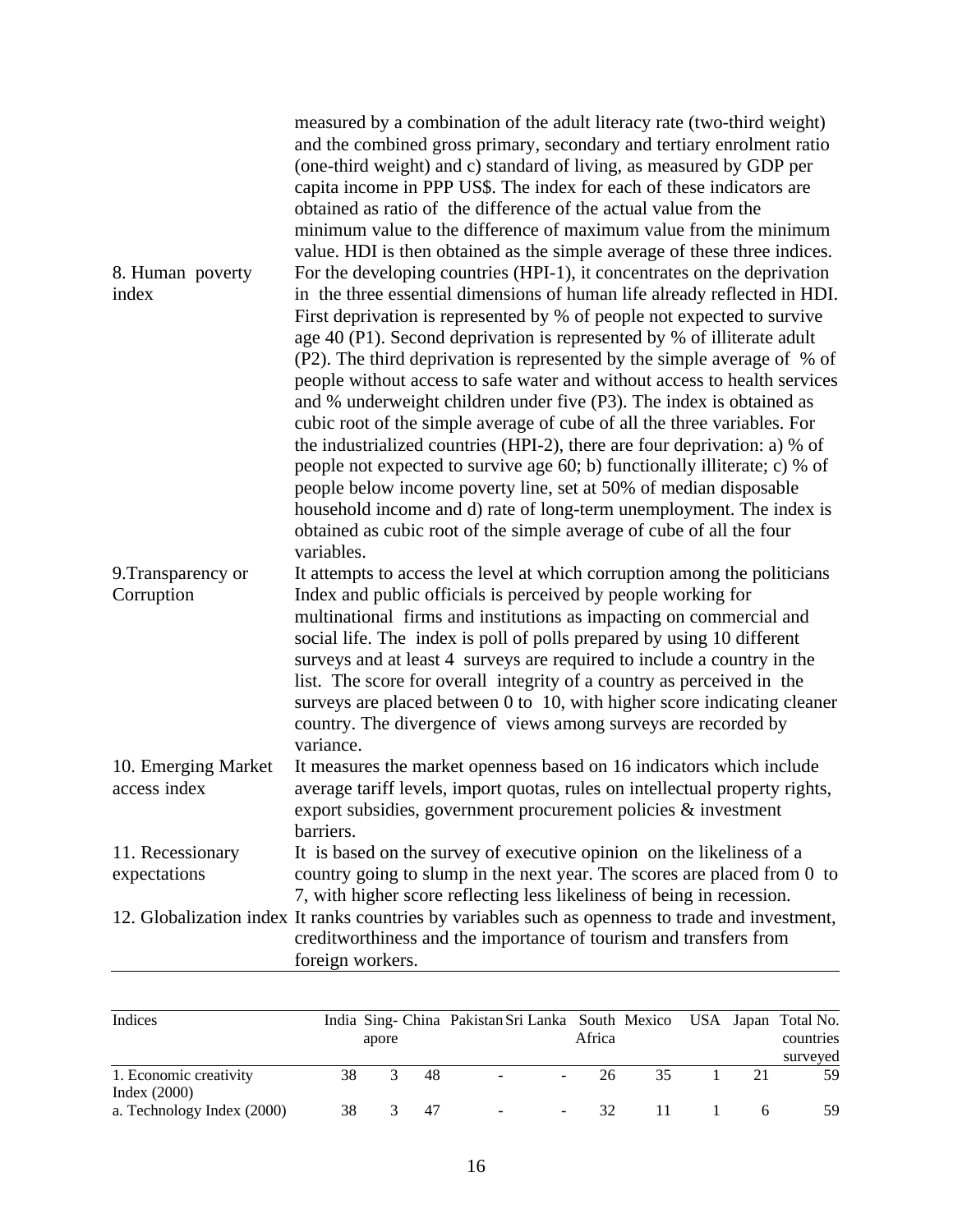| b. Startup Index (2000)                                                              | 38   | $\tau$         | 46   |      | $\overline{a}$ | 19   | 51     | $\mathbf{1}$   | 37           | 59  |
|--------------------------------------------------------------------------------------|------|----------------|------|------|----------------|------|--------|----------------|--------------|-----|
| 2. Growth competitiveness<br>Index $(2000)$                                          | 49   | $\overline{2}$ | 41   |      | $\overline{a}$ | 33   | 43     | $\mathbf{1}$   | 21           | 59  |
| 3. Current competitiveness<br>Index $(2000)$                                         | 37   | 9              | 44   |      | $\overline{a}$ | 25   | 42     | $\overline{2}$ | 14           | 58  |
| 4. Microeconomic competi-<br>tiveness Index (1999)                                   | 42   | 12             | 49   |      | $\overline{a}$ | 26   | 34     | $\mathbf{1}$   | 14           | 58  |
| 5. Environmental regulatory<br>regime index (2000)                                   | 43   |                | 40   |      |                | 27   | 30     | 9              | 12           | 53  |
| 6. Financial market sophisti-<br>cation (1999)                                       | 39   | 9              | 50   |      | $\overline{a}$ | 14   | 35     | $\mathbf{1}$   | 26           | 59  |
| 7. Corruption perception<br>Index (1996) \$                                          | 46   | $\tau$         | 50   | 53   | $\overline{a}$ | 23   | 38     | 15             | 17           | 54  |
| 8. Human Development<br>Index (1998)                                                 | 128  | 24             | 99   | 135  | 84             | 103  | 55     | $\mathfrak{Z}$ | 9            | 174 |
| a. GDP (ppp) index                                                                   | 0.51 | 0.92           | 0.57 | 0.47 | 0.57           | 0.74 | 0.73   | 0.95           | 0.91         | 174 |
| b. Education index                                                                   | 0.55 | 0.86           | 0.79 | 0.44 | 0.83           | 0.88 | 0.84   | 0.97           | 0.94         | 174 |
| b. Life expectancy index                                                             | 0.63 | 0.87           | 0.75 | 0.66 | 0.81           | 0.47 | 0.79   | 0.86           | 0.92         | 174 |
| 9. Human Poverty<br>Index (1998)*                                                    | 58   |                | 30   | 68   | 35             | 33   | 12     | 18             | $\mathbf{9}$ |     |
| 10. Recessionary expectations 6<br>(January 2000) (on score<br>between $0$ to $7)$ # | 6.2  | 5.4            |      |      | 6.3            | 5.2  | 5.7    | 4.6            |              |     |
| 11. Globalistion Index<br>annual average % change,<br>1993-97                        | 2.0  | 6.0            | 7.0  |      |                | 4.0  | $-4.5$ | 5.0            | 0.5          |     |
| 12. Emerging market access<br>Index $(2000)$                                         | 46   | 86             | 37   |      |                | 72   | 68     |                |              |     |

\* for 85 developing countries and 18 industrialized countries (in which USA and Japan belong) separately \$- higher the rank greater is the degree of perceived corruption or lack of transparency. # – higher the value less is the recessionary expectations.

| <b>Annexure-4: Source of Information of Various Socio-Economic Indices</b> |  |
|----------------------------------------------------------------------------|--|
|----------------------------------------------------------------------------|--|

| Source of Information       | Type of Index/Ranking                           |  |
|-----------------------------|-------------------------------------------------|--|
| a. Primary Sources          |                                                 |  |
| <b>World Economic Forum</b> | 1. Growth Competitiveness Ranking (composite)   |  |
|                             | 2. Current Competitiveness Ranking              |  |
|                             | 3. Microeconomic competitiveness                |  |
|                             | 4. Economic Creativity Index                    |  |
|                             | 5. Technology Index                             |  |
|                             | 6. Startup Index                                |  |
|                             | 7. Environment Regulatory Regime                |  |
|                             | 8. Level of Sophistication of Financial markets |  |